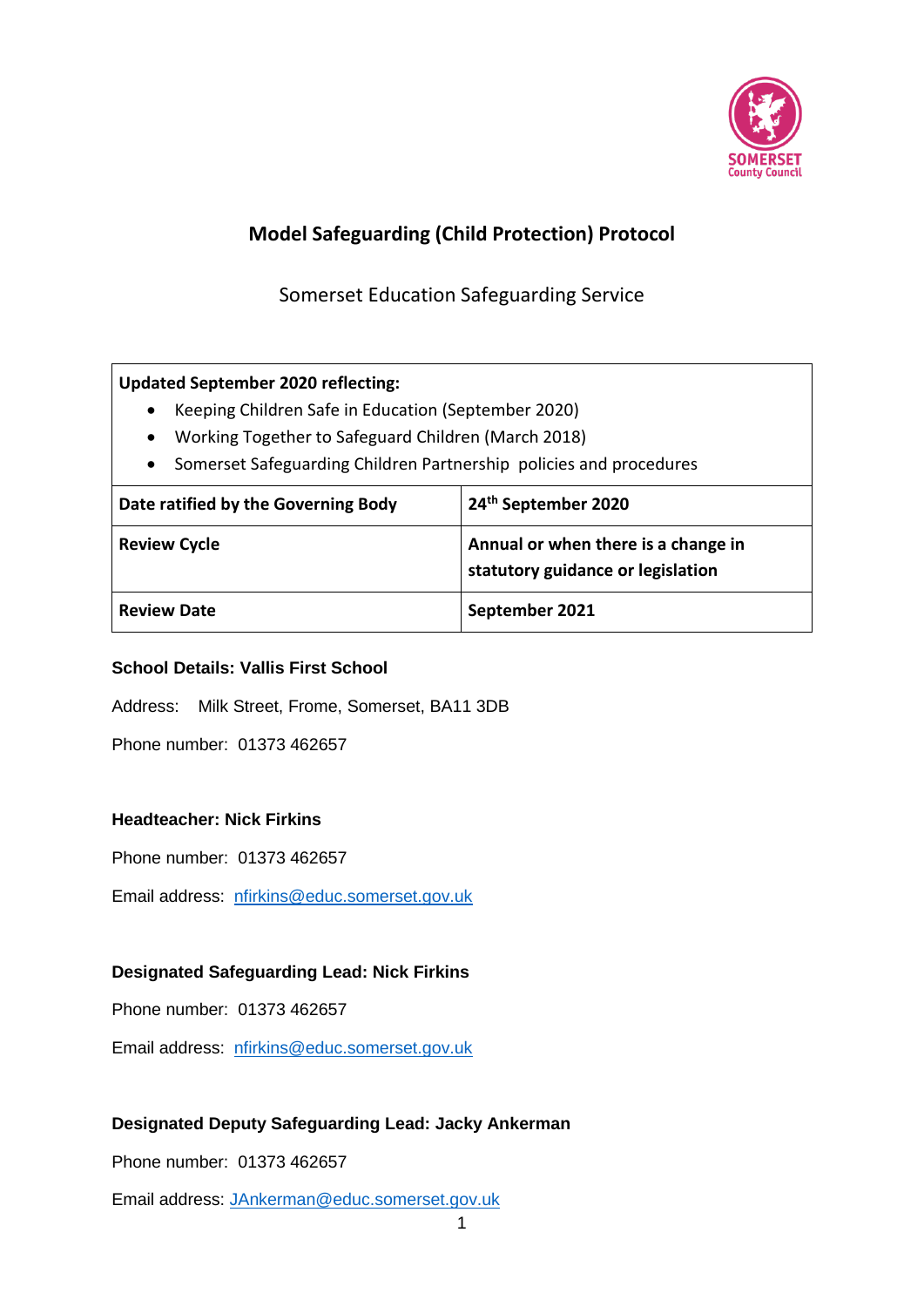#### **Designated Deputy Safeguarding Lead: Adam Summers**

Phone number: 01373 462657

Email address: [ASummers@educ.somerset.gov.uk](mailto:ASummers@educ.somerset.gov.uk)

#### **Designated Teacher for Looked After Children: Nick Firkins**

Phone number: 01373 462657

Email address: [nfirkins@educ.somerset.gov.uk](mailto:NPauley@educ.somerset.gov.uk)

#### **School's Prevent Lead: Jacky Ankerman**

Phone number: 01373 462657

Email address: [JAnkerman@educ.somerset.gov.uk](mailto:JAnkerman@educ.somerset.gov.uk)

#### **School's Child Sexual Exploitation Lead: Nick Firkins**

Phone number: 01373 462657

Email address: [nfirkins@educ.somerset.gov.uk](mailto:NPauley@educ.somerset.gov.uk)

#### **Safeguarding Governance Lead: Iestyn Lewis**

Phone number: 01373 462657

Email address: [ILewis@educ.somerset.gov.uk](mailto:ILewis@educ.somerset.gov.uk)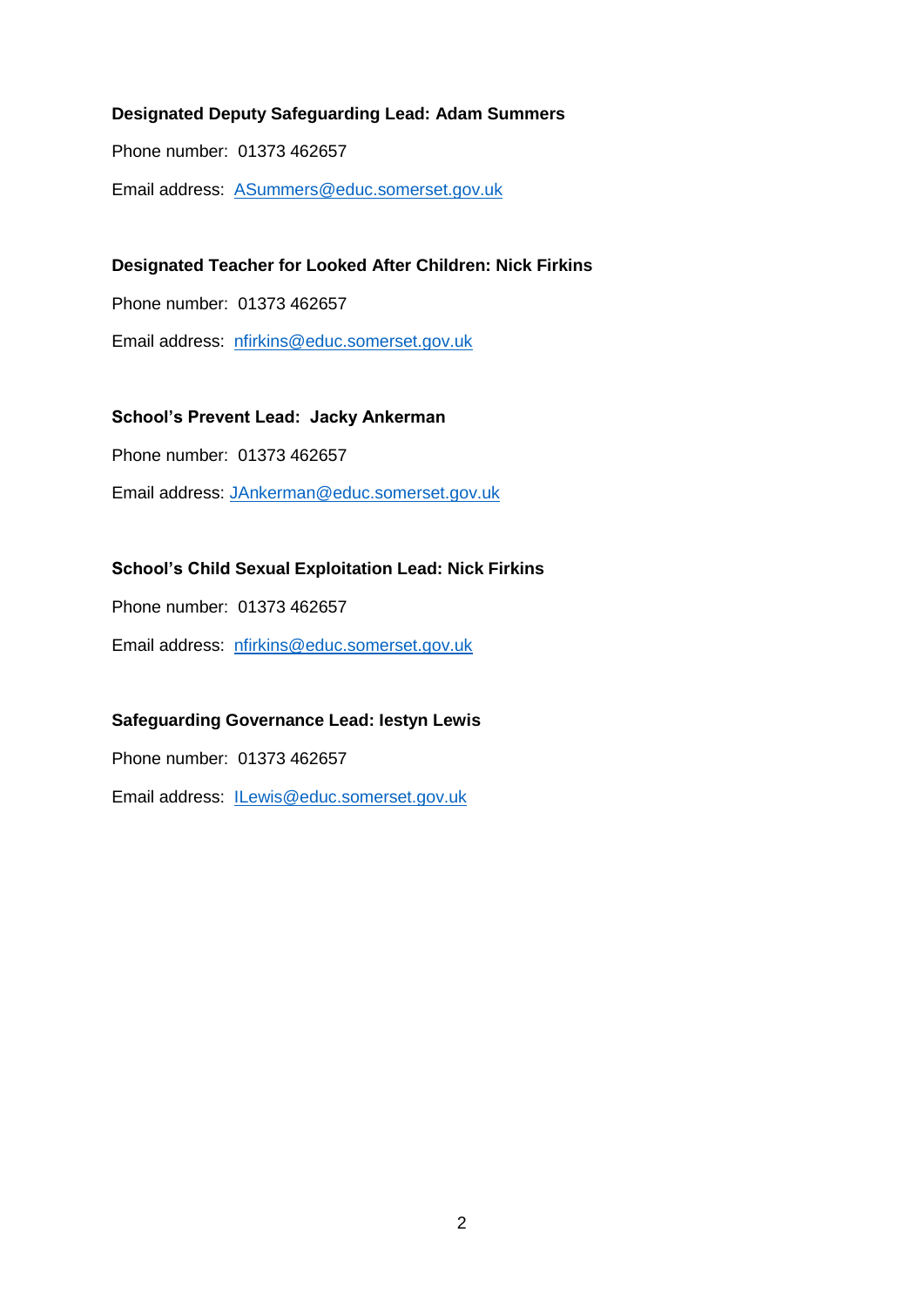# **Contents**

| Specific Responsibilities Relating to Residential Provision Error! Bookmark not defined. |  |
|------------------------------------------------------------------------------------------|--|
|                                                                                          |  |
|                                                                                          |  |
|                                                                                          |  |
|                                                                                          |  |
|                                                                                          |  |
|                                                                                          |  |
|                                                                                          |  |
|                                                                                          |  |
|                                                                                          |  |
| Domestic, gender-based and teenage relationship abuse and violence against women 11      |  |
|                                                                                          |  |
|                                                                                          |  |
|                                                                                          |  |
|                                                                                          |  |
|                                                                                          |  |
|                                                                                          |  |
|                                                                                          |  |
|                                                                                          |  |
|                                                                                          |  |
|                                                                                          |  |
|                                                                                          |  |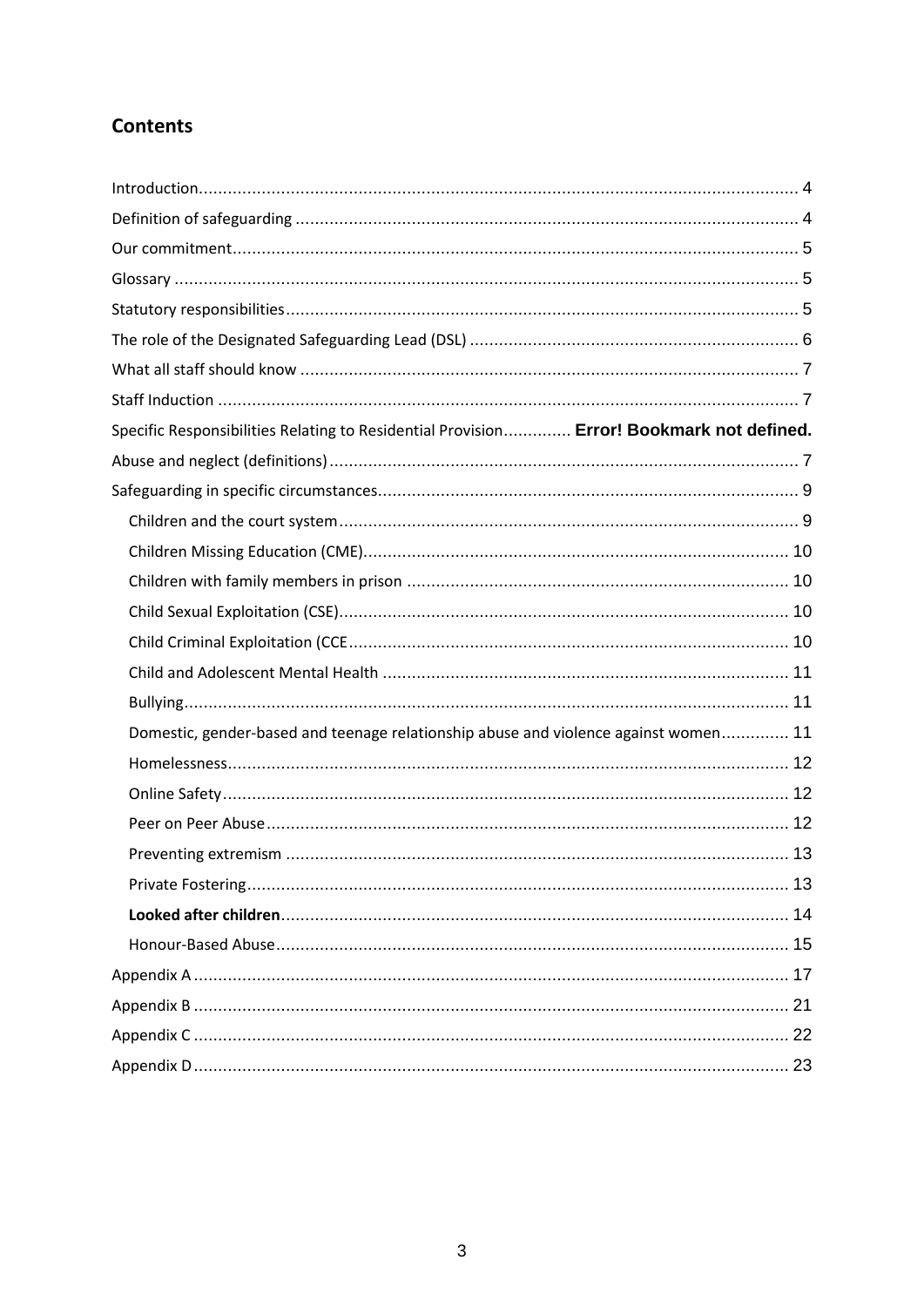#### <span id="page-3-0"></span>**Introduction**

At Vallis First School, we are committed to providing an environment that nurtures and transforms the lives of children and young people attending Vallis First School and take seriously our responsibilities to safeguard and promote their welfare. In addition, we undertake our responsibilities to work in partnership with agencies as part of the wider, multiagency, safeguarding system, always acting in the best interest of the child or young person where concerns are identified, in accordance with the Vallis First School Safeguarding (Child Protection) Policy and Procedures, statutory guidance and Somerset Safeguarding Partnership policies and procedures.

Personal sensitive information is processed in accordance with the Data Protection Act 2018 and Part 3, the General Data Protection Regulations (GDPR). Consent to share information will be sought unless we are required to share information where there are child protection concerns (and consent has been withheld) or we are requested to share information with other statutory agencies such as the police or children's social care in pursuit of their enquiries in order protect and safeguard children and young people.

#### <span id="page-3-1"></span>**Definition of safeguarding**

"Safeguarding and promoting the welfare of children is defined in statutory guidance as: protecting children from maltreatment; preventing impairment of children's mental and physical health or development; ensuring that children grow up in circumstances consistent with the provision of safe and effective care; taking action to enable all children to have the best outcomes." (p. 4 KCSIE 2020)



#### **Safeguarding and promoting the welfare of children is everyone's responsibility.**

To fulfil this responsibility effectively we ensure our approach is child-centered and always places the safety, welfare and needs of the child or young person first.

Most children grow up in loving families and supportive communities and become independent, resilient adults. Wherever possible we want this for all children and young people in Somerset, so that they and their families can support themselves by engaging with and contributing to their local communities.

In order to achieve this children, young people and their families should receive the right intervention as early as possible to tackle problems and prevent issues escalating. All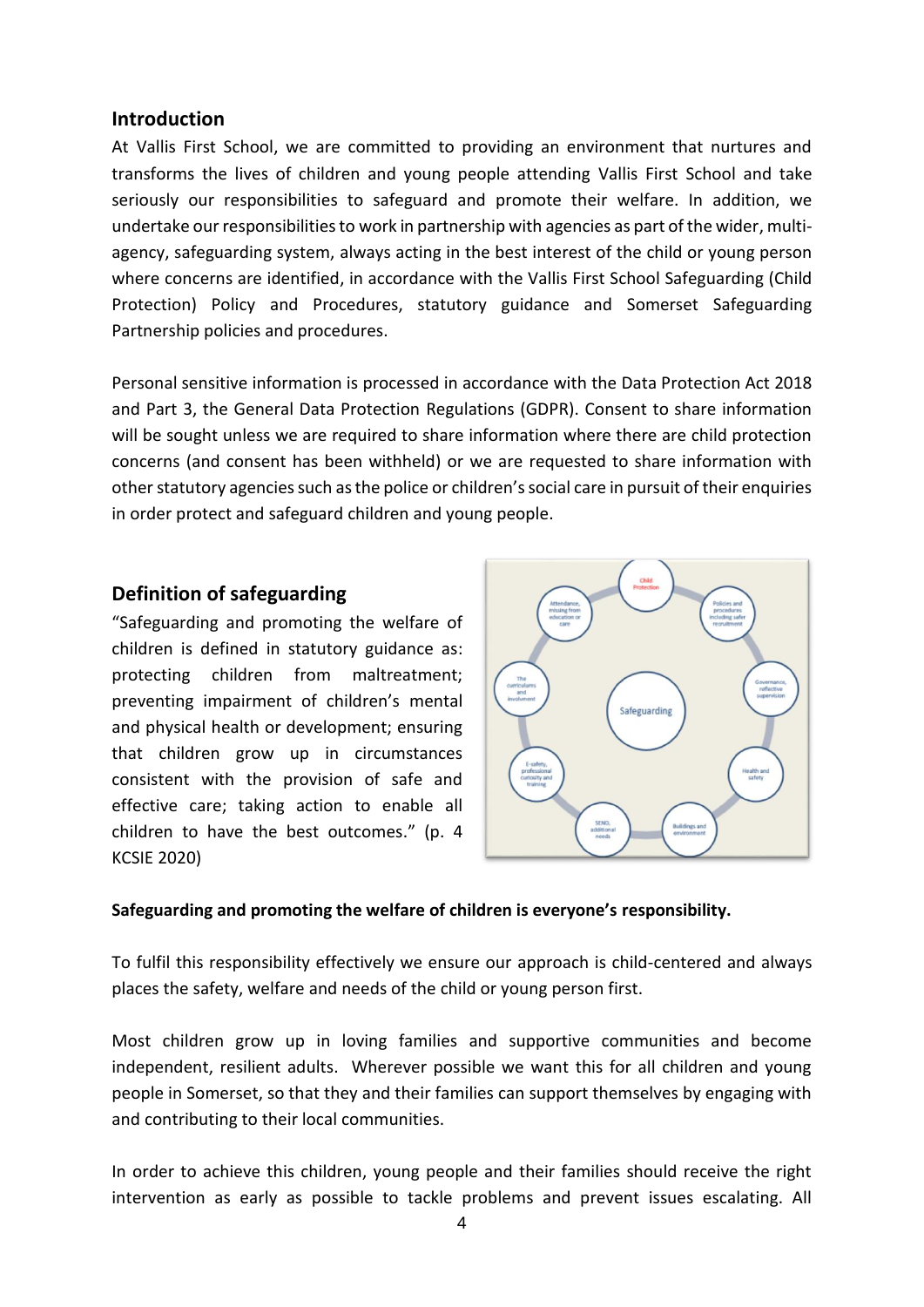practitioners will adopt an Early Help/Think Family approach meaning they look at the whole family situation and what needs to happen to improve that situation whether that means working with adults, children or the whole family

## <span id="page-4-0"></span>**Our commitment**

To safeguard and promote the welfare of children and young people through:

- The provision of a safe environment in which children and young people can learn
- The provision of high-quality residential provision which nurtures and develops our children and young people to achieve and thrive
- Identifying concerns early and provide appropriate help and support for children and young people and their parents/carers to prevent concerns escalating to a point whereby intervention would be required under the Children Act 1989 and in accordance with the Somerset Safeguarding Children Partnership Effective Support for Children and Families,

## <span id="page-4-1"></span>**Glossary**

- References to "staff" related to any staff-member, paid or unpaid, who contribute to the care, transportation or education or our children and young people.
- For the purposes of brevity, Somerset Safeguarding Children Partnership is referred to as SSCP.

## <span id="page-4-2"></span>**Statutory responsibilities**

All action taken by Vallis First School will be in accordance with the following current legislation:

- The Children Act 1989 and 2004 (revised)
- Education Act 2002 and 2011 (revised)
- Education and Inspections Act 2006
- The Non-Maintained Special Schools (England) Regulations 2015
- The Children's Homes (England) Regulations 2015
- The Education (Independent School Standards) Regulations 2014

It will also be in accordance with the following statutory advice and guidance:

 *Working Together to Safeguard Children (2018)* sets out the multi-agency working arrangements to safeguarding and promote the welfare of children and young people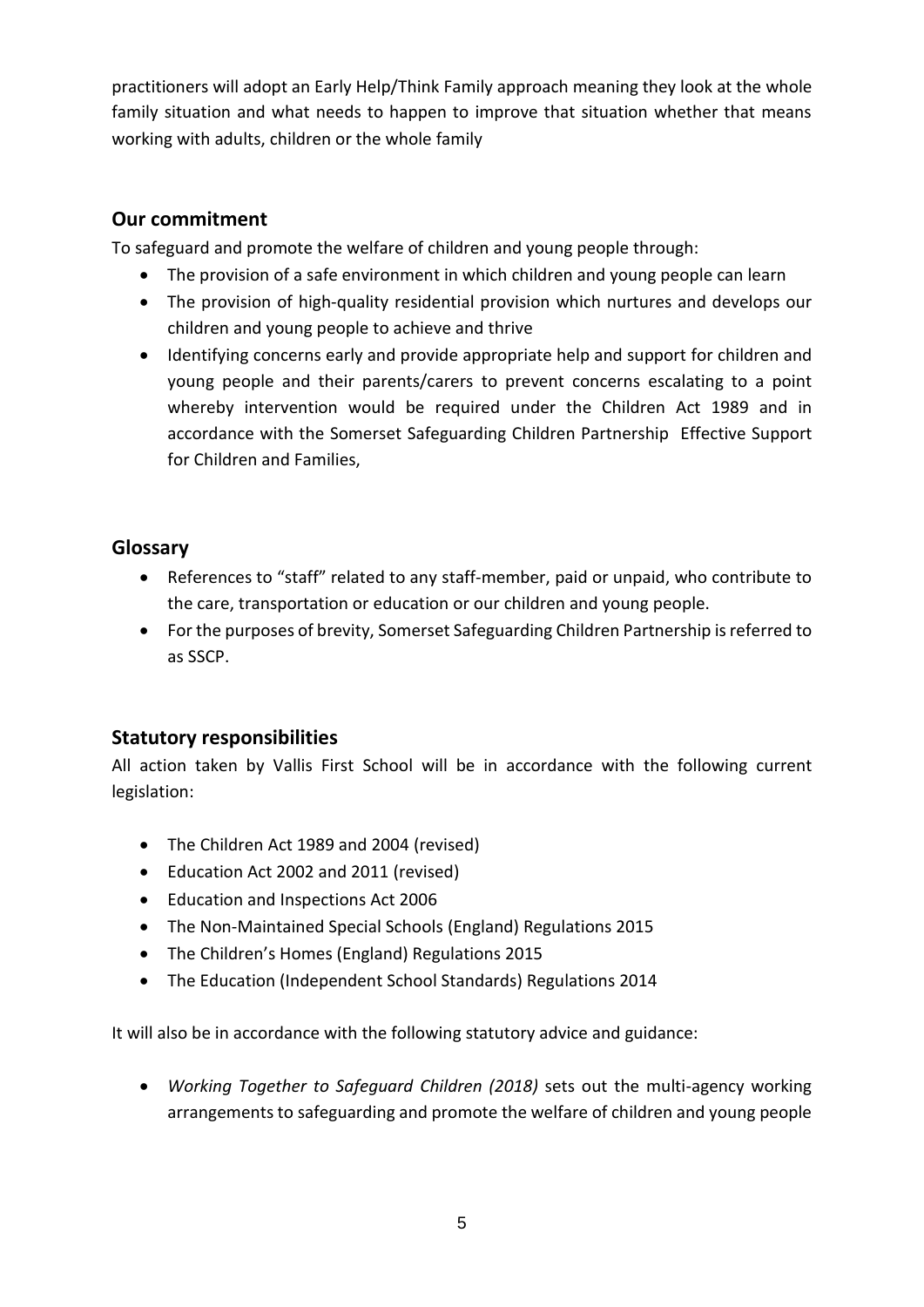- *Keeping Children Safe in Education (September 2020)* sets out what schools should do and sets out the legal duties with which school must comply with in order to keep children and young people safe
- *Teacher Standards 2012* sets out that teachers, including Headteachers, should safeguard children's well-being and maintain public trust in the teaching profession as part of their professional duties
- *Guide to the Children's Homes Regulations including the quality Standards (April 2015)* sets out the responsibility of the registered manager in meeting the standards which include the protection of children standard (regulation 12)
- *The Independent School Standards: Guidance to Independent Schools (April 2019)* and *Independent Schools Standards: Advice for Independent Schools (September 2019)*
- *National Minimum Standards for Residential Special Schools, Boarding Schools and 14- 18 Colleges providing accommodation and Academies 16-19*
- Other specific guidance and advice issued by the Department for Education (DfE) in relation to the wider safeguarding agency, e.g. COVID-19 , behaviour, health and safety, bullying, e-safety and medical needs

## <span id="page-5-0"></span>**The role of the Designated Safeguarding Lead (DSL)**

Keeping Children Safe in Education (September 2020) is a statutory guidance document that requires every school and college to have a Designated Safeguarding Lead (DSL) who has the status and authority within the senior leadership team to carry out the duties of the post including committing resources and, where appropriate, supporting and directing staff.

The provided advice and support to other staff on child welfare and child protection matters, take part in strategy discussions, inter-agency meeting (or support other staff to do so) and to contribute to the assessment of children and young people.

The DSL should be given time and the resources they need to carry out the role effectively

## **The role of the Deputy Designated Safeguarding Lead (DDSL)**

The DDSL supports the DSL in discharging their responsibilities and whilst they may deputise for the DSL the lead responsibility for child protection remains with the DSL. Some schools and colleges have more than one DDSL so you will need to reflect this here.

Details of Vallis First School key safeguarding personnel can be found at Appendix D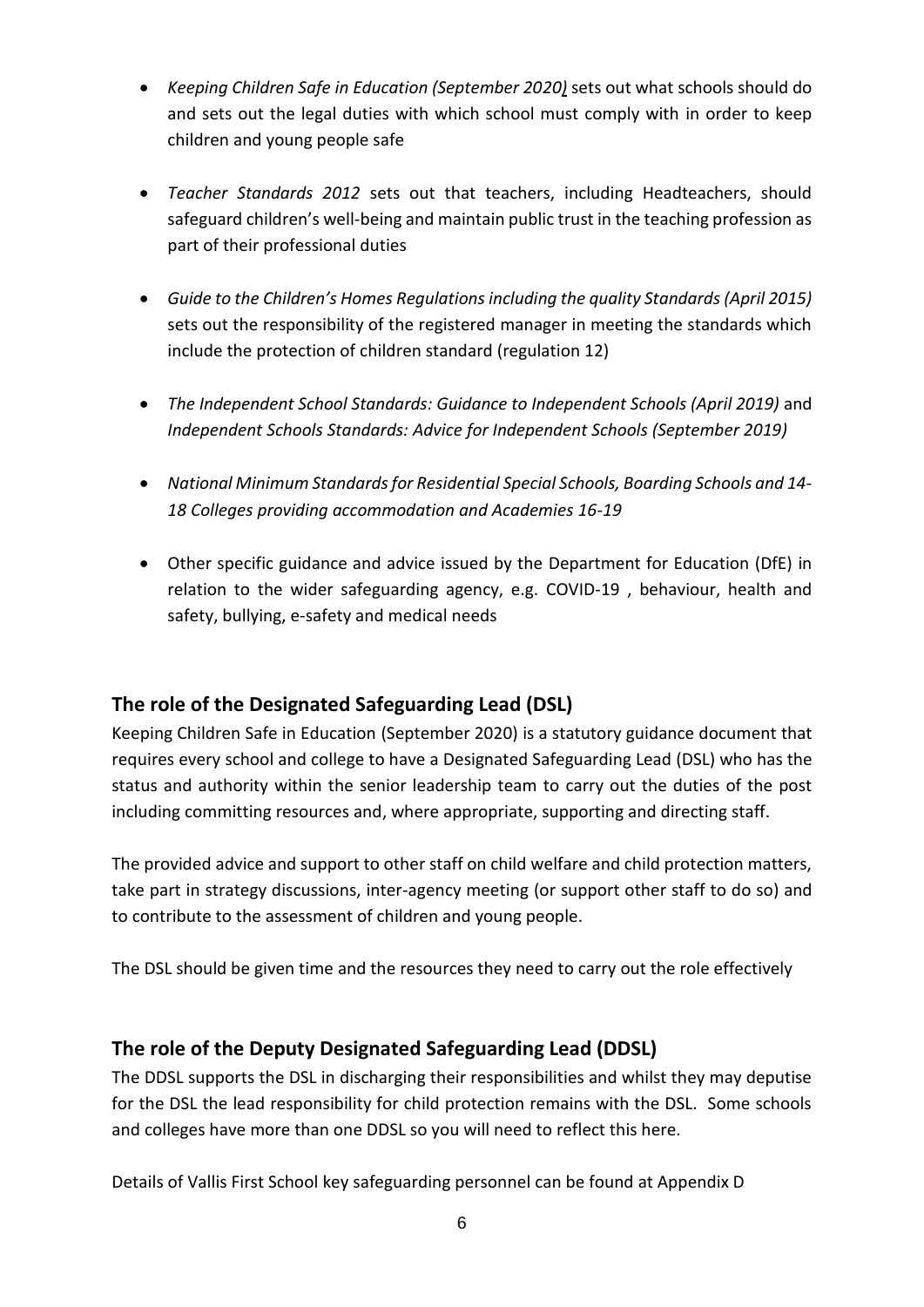Both the DSL and DDSLs must complete single agency and multi-agency training to undertake the role which is provided by the Local Authority Education Safeguarding Service and Somerset Safeguarding Partnership. In addition, they will access DSL briefings, attend annual refresher training and remain up to date in relation to early help, safeguarding and child protection.

## <span id="page-6-0"></span>**What all staff should know**

All schools and colleges are required to issue, in full, Part One and Annex A of Keeping Children Safe in Education (September 2020) to their staff and ensure that they have read and understood its contents. At Vallis First School we are adopting this guidance and its contents across the whole organisation and whilst the language refers to "school" or "headteacher" it applies to both care and education provision provided at Vallis First School. School should be interpreted to be "Vallis First School" and "headteacher" should be interpreted as "principal"

## <span id="page-6-1"></span>**Staff Induction**

As part of the induction process for new employees they will attend an induction briefing or if they commence part way through the year receive a one to one induction meeting with either the DSL DDSL that signposts staff to relevant safeguarding documentation including this policy and procedure, guidance for safer working practice, what to do if you're worried a child may be abused and whistleblowing advice see **Appendix A: Staff Induction Record**

# **Action to be taken if there are concerns in relation to safeguarding practices Vallis First School**

All staff, volunteers and agency staff should feel able to raise concerns about poor or unsafe practice and any potential failures in the safeguarding regime and know that such concerns will be taken seriously by the senior leadership team and designated safeguarding leads. Should staff feel unable to raise concerns within the organisation advice and guidance has been produced to ensure that they are aware of how to raise such concerns externally see **Appendix B: NSPCC Whistleblowing advice and information.** This is also available on the safeguarding notice board in the staff room.

The Vallis First School concerns flowchart provides additional information about how to make a referral to Children's Social Care, the LADO or to report concerns to the NSPCC advice line in instances where they have concerns about the organisation's response to child protection, the conduct of staff or they do not feel that appropriate action has been taken in relation to concerns they have raised. This is available in Appendix C of this document.

## <span id="page-6-2"></span>**Abuse and neglect (definitions)**

**All staff should be aware that abuse, neglect and safeguarding issues are rarely standalone events that can be covered by one definition or label. In most cases, multiple issues will overlap with one another.**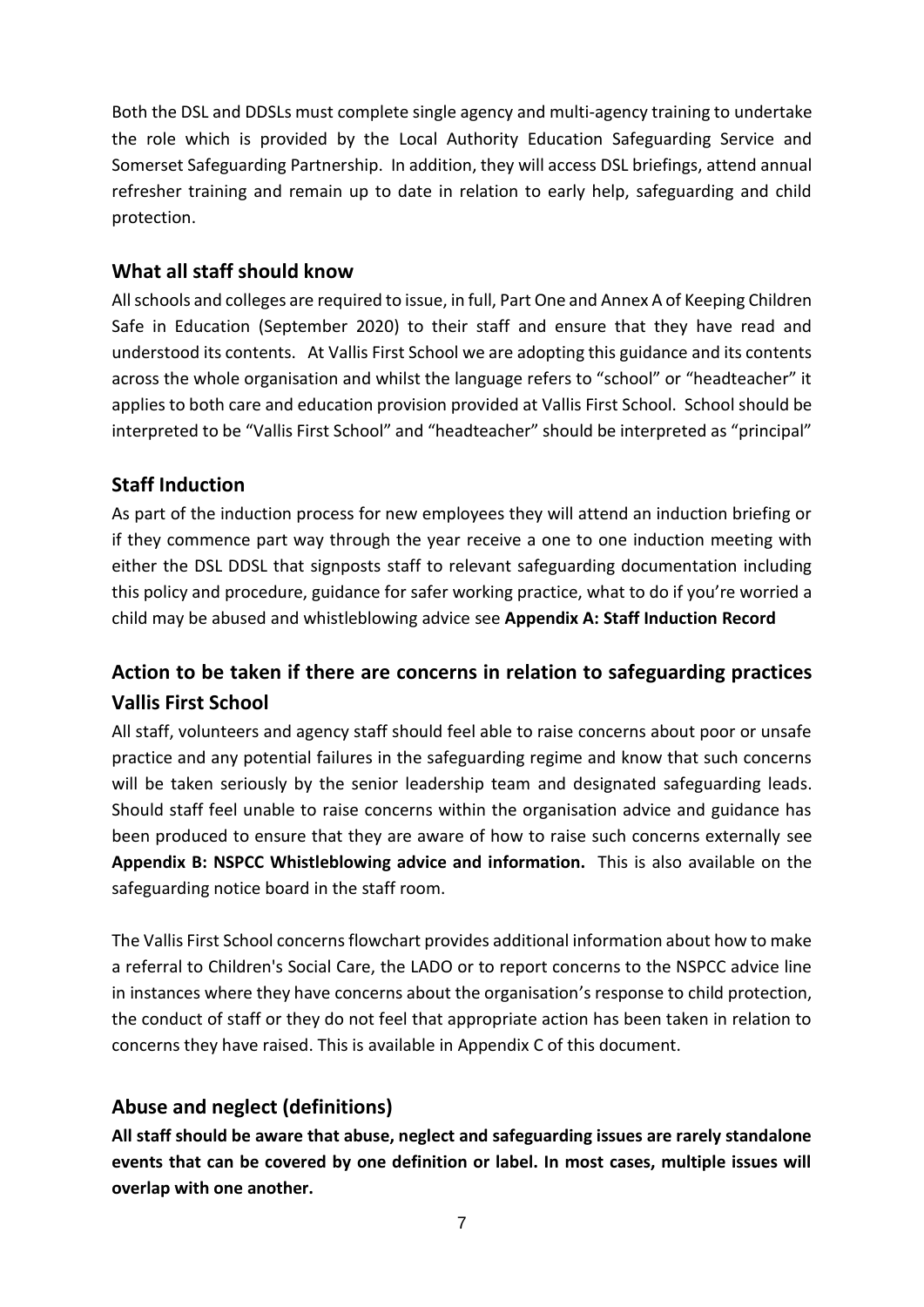Abuse is the maltreatment of a child or young person; they may be abused or neglected through harm being inflicted or by parents or carers failing to prevent harm.

Children and young people may be abused in a family or in an institutional or community setting by those known to them. They may also experience abuse online by people they may or may not know. Perpetrators of abuse may be adults or children and may operate alone or in groups.

The following are the statutory definitions of abuse and neglect as set out in Working Together to Safeguard Children (2018). The ultimate responsibility to assess and determine the type of abuse lies with the Police and Children's Social Care.

#### **Our responsibilities are:**

- **to understand what each category of abuse is**
- **to understand how this abuse can impact on the welfare and development of our children**
- **to take appropriate action when we have concerns that a child or young person might be at risk of or already experiencing abuse or neglect**

#### **Physical abuse**

A form of abuse which may involve hitting, shaking, throwing, poisoning, burning or scalding, drowning, suffocating or otherwise causing physical harm to a child. Physical harm may also be caused when a parent or carer fabricates the symptoms of, or deliberately induces, illness in a child.

Statutory guidance Safeguarding Children in whom Illness is Fabricated or Induced (2008) sets out a national framework within which agencies and professionals at local level – individually and jointly – draw up and agree upon their own more detailed ways of working together where illness may be being fabricated or induced in a child by a carer who has parenting responsibilities for them.

#### **Neglect**

The persistent failure to meet a child's basic physical and/or psychological needs, likely to result in the serious impairment of the child's health or development. Neglect may occur during pregnancy as a result of maternal substance abuse.

Once a child is born, neglect may involve a parent or carer failing to: provide adequate food, clothing and shelter (including exclusion from home or abandonment); protect a child from physical and emotional harm or danger; ensure adequate supervision (including the use of inadequate care-givers); ensure access to appropriate medical care or treatment. It may also include neglect of, or unresponsiveness to, a child's basic emotional needs.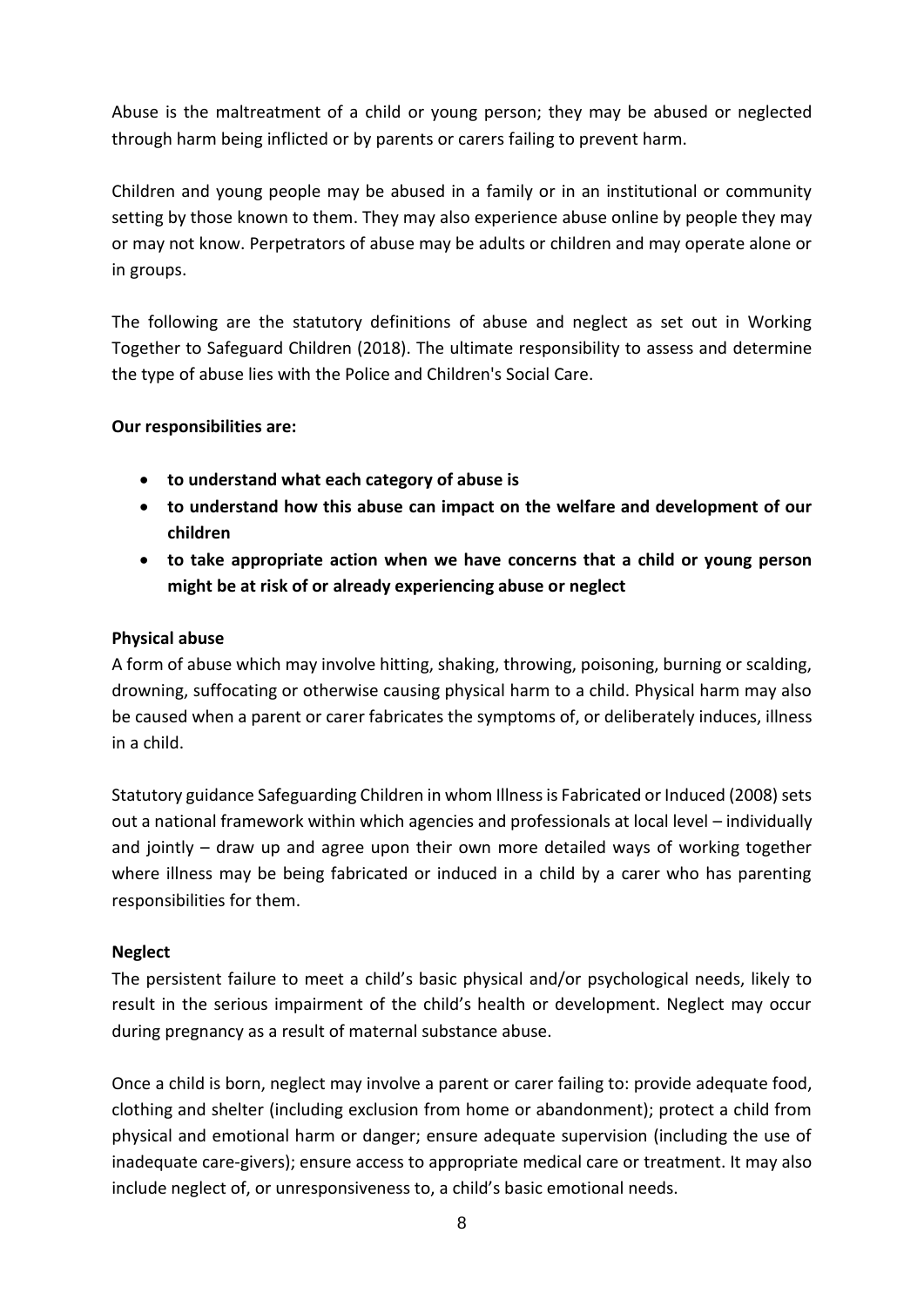#### **Emotional abuse**

The persistent emotional maltreatment of a child such as to cause severe and adverse effects on the child's emotional development. It may involve conveying to a child that they are worthless or unloved, inadequate, or valued only insofar as they meet the needs of another person.

It may include not giving the child opportunities to express their views, deliberately silencing them or 'making fun' of what they say or how they communicate. It may feature age or developmentally inappropriate expectations being imposed on children. These may include interactions that are beyond a child's developmental capability as well as overprotection and limitation of exploration and learning, or preventing the child participating in normal social interaction. It may involve seeing or hearing the ill-treatment of another. It may involve serious bullying (including cyberbullying), causing children frequently to feel frightened or in danger, or the exploitation or corruption of children. Some level of emotional abuse is involved in all types of maltreatment of a child, although it may occur alone.

#### **Sexual abuse**

Involves forcing or enticing a child or young person to take part in sexual activities, not necessarily involving a high level of violence, whether or not the child is aware of what is happening.

The activities may involve physical contact, including assault by penetration (for example rape or oral sex) or non-penetrative acts such as masturbation, kissing, rubbing and touching outside of clothing. They may also include non-contact activities, such as involving children in looking at, or in the production of, sexual images, watching sexual activities, encouraging children to behave in sexually inappropriate ways, or grooming a child in preparation for.

Sexual abuse can take place online and technology can be used to facilitate offline abuse. Sexual abuse is not sole perpetrated by adult males. Woman can also commit acts of sexual abuse, as can other children.

#### <span id="page-8-0"></span>**Safeguarding in specific circumstances**

In addition to the above there are other areas of safeguarding that the organisation has to have due regard to.

Annex A of *Keeping Children Safe in Education (September 2020)* highlights specific forms of abuse and safeguarding issues which staff who work with children and young people should read the following is a synopsis of the areas addressed but are not a fully replica of the guidance.

<span id="page-8-1"></span>**Children and the court system may be required to give evidence in the criminal courts, either for crimes committed against them or for crimes they have witnessed.**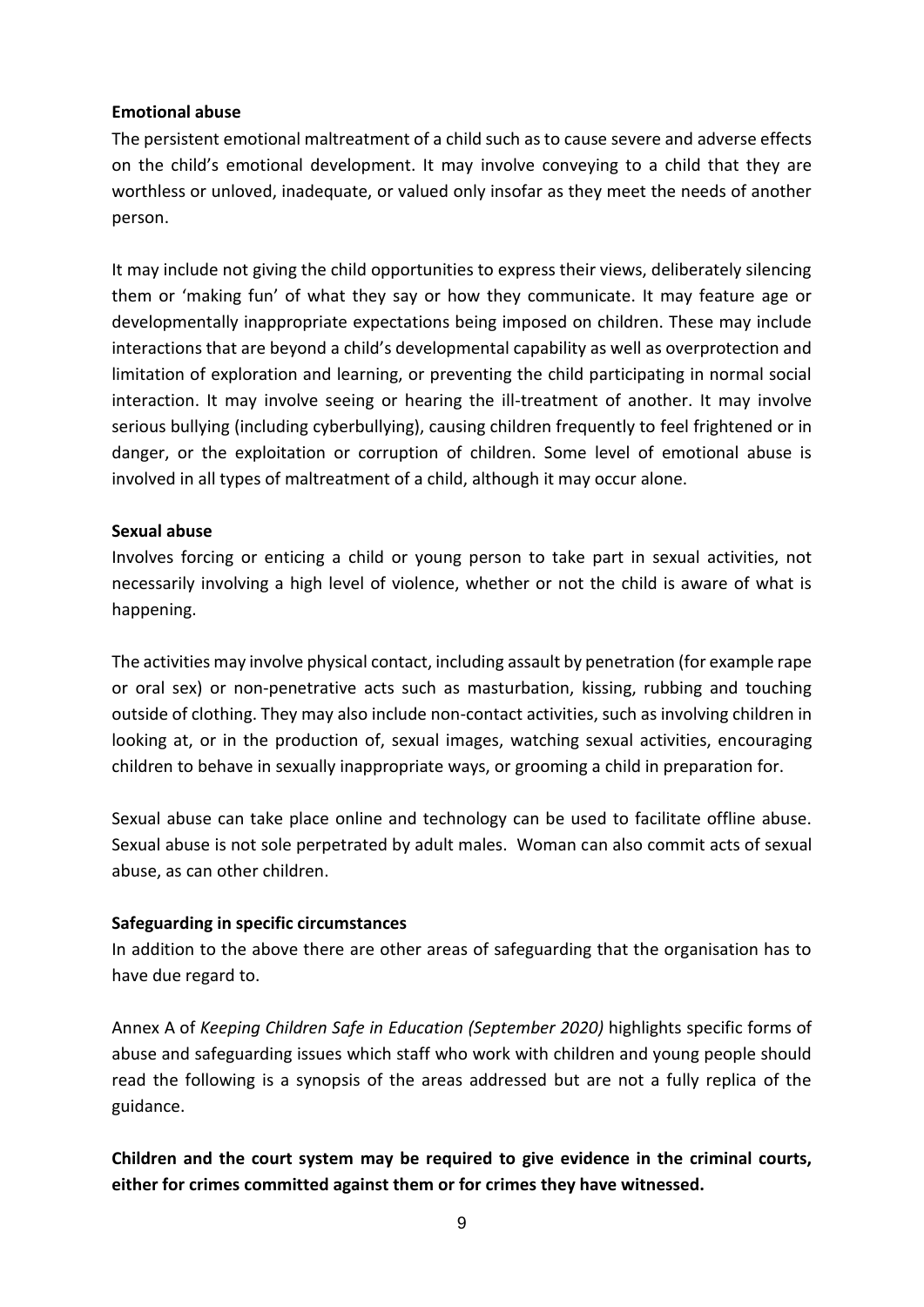There are a range of guides to support child witnesses. In the civil courts children and young people may be involved in child arrangement hearing and the Ministry of Justice has launched an online child arrangement information tool detaining the dispute resolution service.

#### <span id="page-9-0"></span>**Children Missing Education (CME)**

All staff should be alert to children going missing as this can be a vital warning sign of a range of safeguarding risks, including abuse and neglect, sexual abuse or exploitation (Child Sexual Exploitation and Criminal), travel to conflict zones, Female Genital Mutilation (FGM), forced marriage. Early intervention is necessary to protect and safeguard a child or young person

#### <span id="page-9-1"></span>**Children with family members in prison**

These children are more likely to have poor outcomes, including poverty, stigma, isolation and poor mental health. More information to support schools and colleges can be found on the [Nicco](https://www.nicco.org.uk/) website

#### <span id="page-9-2"></span>**Child Sexual Exploitation (CSE)**

CSE is child sexual abuse, whereby an individual or group takes advantage of an imbalance of power to coerce, manipulate or deceive a child or young person under 18 to engage in sexual activity (a) in exchange for something the victim needs or wants and/or (b) for the financial advantage or increased status of the perpetrator or facilitator

#### <span id="page-9-3"></span>**Child Criminal Exploitation (CCE)**

CCE is where an individual or group takes advantage of an imbalance of power to coerce, control, manipulate or deceive a child into any criminal activity:

- in exchange for something the victim needs or wants
- for the financial or other advantage of the perpetrator or facilitator
- through violence or the threat of violence

#### **County lines**

County lines is a term used to describe gangs and organised criminal networks involved in exporting illegal drugs (primarily crack cocaine and heroin) into one or more importing areas [within the UK], using dedicated mobile phone lines or other form of "deal line".

Exploitation is an integral part of the county lines offending model with children and vulnerable adults exploited to move [and store] drugs and money. Offenders will often use coercion, intimidation, violence (including sexual violence) and weapons to ensure compliance of victims.

Children can be targeted and recruited into county lines in a number of locations including schools, further and higher educational institutions, pupil referral units, special educational needs schools, children's homes and care homes. Children are often recruited to move drugs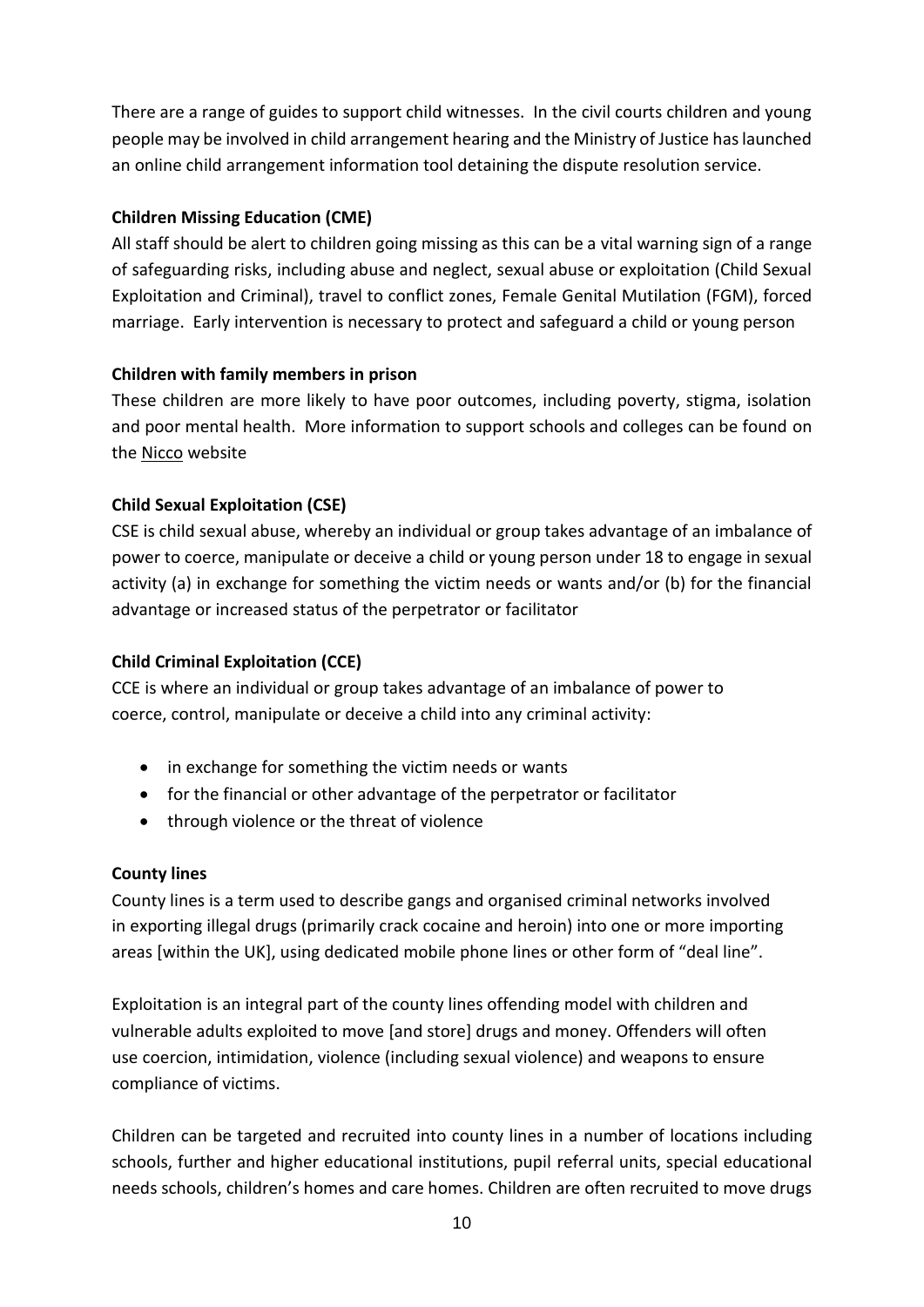and money between locations and are known to be exposed to techniques such as 'plugging', where drugs are concealed internally to avoid detection. Children can easily become trapped by this type of exploitation as county lines gangs create drug debts and can threaten serious violence and kidnap towards victims (and their families) if they attempt to leave the county lines network.

One of the ways of identifying potential involvement in county lines are missing episodes (both from home and school), when the victim may have been trafficked for the purpose of transporting drugs and a referral to the National Referral Mechanism103 should be considered. If a child is suspected to be at risk of or involved in county lines, a safeguarding referral should be considered alongside consideration of availability of local services/third sector providers who offer support to victims of county lines exploitation.

Further information on the signs of a child's involvement in county lines is available in guidance published by the Home Office.

#### <span id="page-10-0"></span>**Child and Adolescent Mental Health**

Good mental health and resilience are fundamental to our physical health, our relationships, our education and to achieving our potential. Please refer to the DfE advice, *Mental Health and Behaviour in Schools (2018)*.

This is non-statutory advice which clarifies the responsibility of the school, outlines what they can do and how to support a child or young person whose behaviour - whether it is disruptive, withdrawn, anxious, depressed or otherwise - may be related to an unmet mental health need. While it considers the school environment it is also relevant for work within our residential provision.

#### <span id="page-10-1"></span>**Bullying**

Vallis First School has a separate Anti-Bullying Policy, which is accessible on the school website.

#### <span id="page-10-2"></span>**Domestic, gender-based and teenage relationship abuse and violence against women**

These categories of abuse are defined as any incident or pattern of incidents of controlling, coercive, threatening behaviour, violence or abuse between those aged 16 or over who are or have been intimate partners irrespective of gender or sexuality.

Exposure to domestic abuse or violence can have a serious, long lasting emotional and psychological impact on the development of children and young people.

Further advice and guidance accessed through:

- NSPCC
- Refuge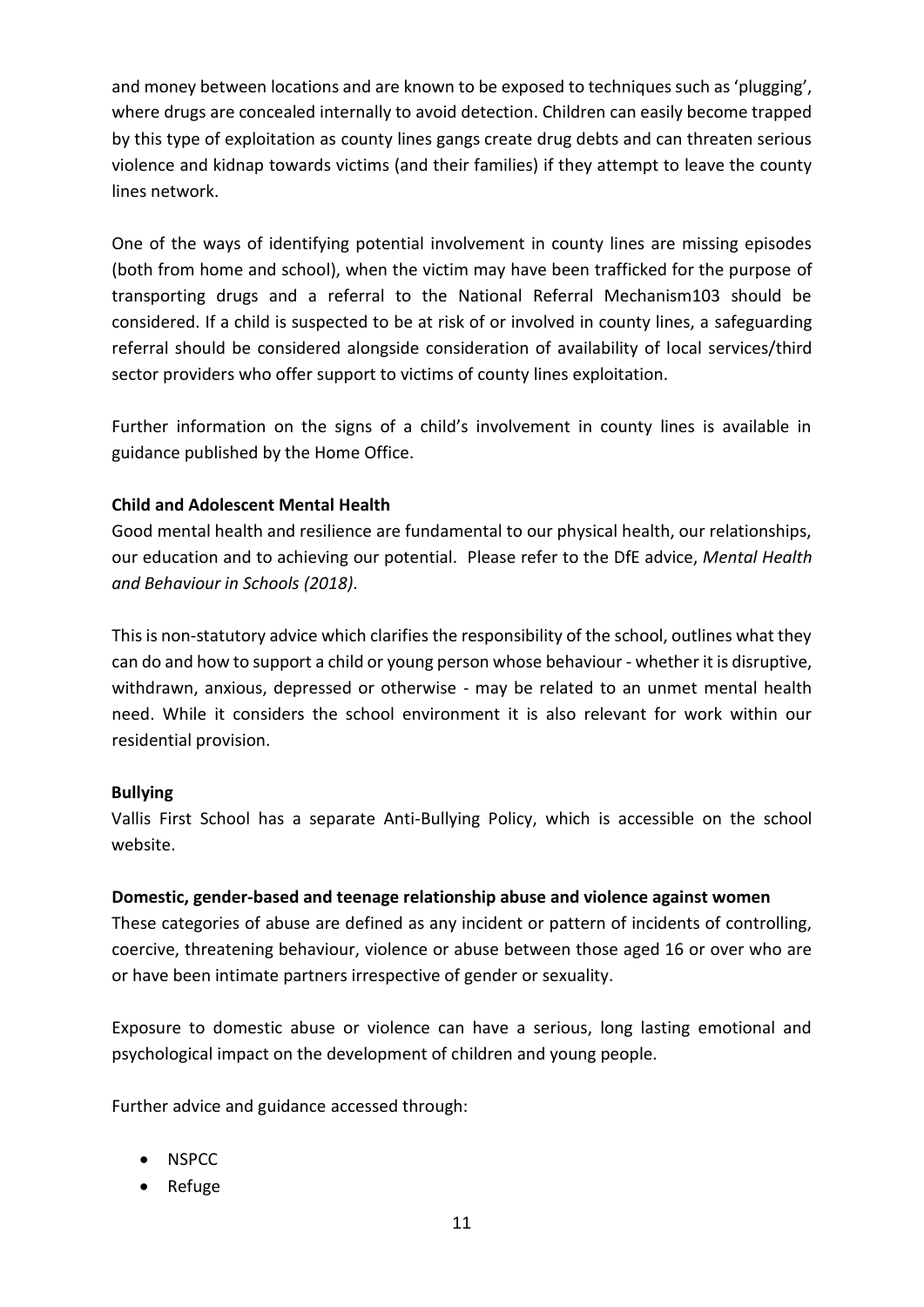- [Safelives](http://www.safelives.org.uk/knowledge-hub/spotlights/spotlight-3-young-people-and-domestic-abuse)
- Spotlight on Young People
- The Domestic Abuse National Helpline

#### <span id="page-11-0"></span>**Homelessness**

Homelessness or the being at risk of being made homeless is a significant risk for children or young people. The DSL should refer the matter to Children's Services as soon as possible.

The Homelessness Reduction Act 2017 places a new legal duty on English councils to provide meaningful help, including an assessment of need and circumstances.

The DfE and the Ministry of Housing, Communities and local government have published joint statutory guidance on the provision of accommodation for 16 and 17-year-olds who may be homeless or require accommodation.

#### <span id="page-11-1"></span>**Online Safety**

Annex C of Keeping Children Safe in Education (September 2020) addresses the use of technology which can be a significant component of many safeguarding issues including CSE, CCE, radicalisation, sexual predation etc., whereby technology provides the platform that facilitates harm.

Schools and colleges must adopt a range of effective safeguarding approaches that both safeguards and empowers children and young people to access support and remain safe online by reducing the risk of harm through the use of filters, monitoring and appropriate use policies for those accessing our IT system, whilst at the same time providing a safe environment in which children and young people can learn to keep themselves safe online.

#### <span id="page-11-2"></span>**Peer on Peer Abuse**

Peer-on-peer abuse can take many forms, including bullying (including cyber bullying); sexual violence; harassment; physical abuse and violence (e.g. hitting, kicking, shaking, biting); sexting and initiating/hazing-type\* violence or rituals.

\* Hazing or initiation ceremonies refers to the practice of rituals, challenges and other activities involving harassment. Hazing is seen in many different types of social groups, including gangs, sports teams and school groups.

Sexual violence and sexual harassment between children in schools and colleges can occur between two children of any age irrespective of their gender or sexual identity. It can occur through a group of children or young people sexually assaulting or harassing an individual or group of children.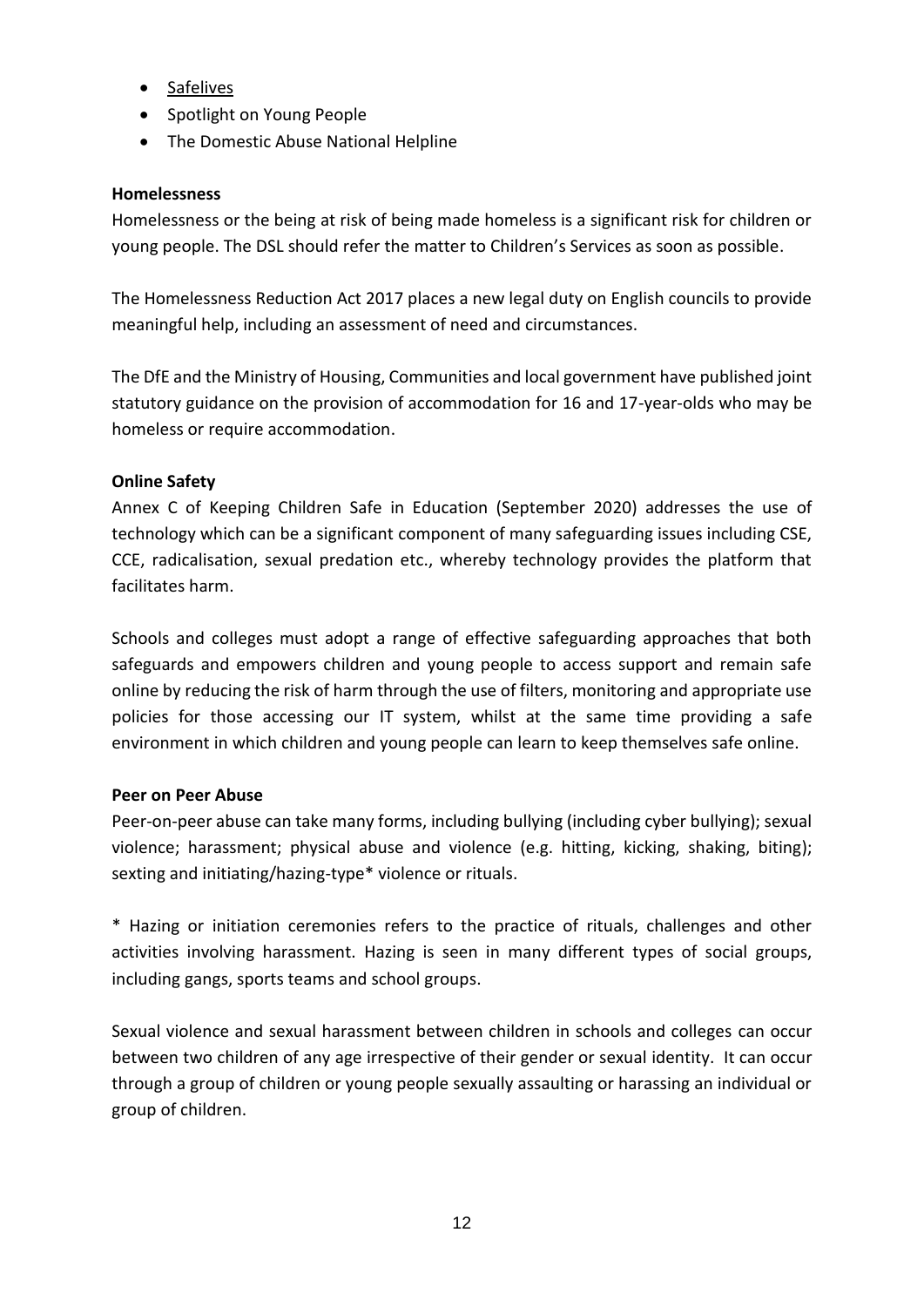#### **Up-skirting**

Up-skirting involves taking a picture under a person's clothing without them knowing, with the intention of viewing their genitals or buttocks to obtain sexual gratification or cause the victim humiliation, distress or alarm. This is now a criminal offence and incidents must be reported to the Police in the first instance.

#### <span id="page-12-0"></span>**Preventing extremism**

Children and young people can be vulnerable to extremist ideology and radicalisation and forms part of schools and colleges safeguarding responsibilities, as set out in the Prevent Duty Extremism is the vocal or active opposition to our fundamental values and radicalisation refers to the process by which a person come to support terrorism and extremist ideologies associated with terrorist groups. Further information can be access below in relation to:

- Extremism
- [Radicalisation](https://assets.publishing.service.gov.uk/government/uploads/system/uploads/attachment_data/file/445977/3799_Revised_Prevent_Duty_Guidance__England_Wales_V2-Interactive.pdf)
- *Keeping Children Safe in Education (2020)* page 110

#### <span id="page-12-1"></span>**Private Fostering**

Private fostering is when a child under the age of 16 (under 18 if they have a disability) is cared for by someone who is not their parent or a 'close relative'. This is a private arrangement made between a parent and carer, for 28 or more consecutive days.

Close relatives are defined as step-parents, grandparents, brothers, sisters, uncles or aunts (whether of full blood, half blood or marriage/affinity).

A private foster carer may be a friend of the family, the parent of a friend of the child, or someone previously unknown to the child's family who is willing to privately foster a child. [Any School] has a responsibility to refer to Children's Social Care of any private fostering arrangement we become aware of, in order for Children's Social Care to undertake an assessment to ensure the needs and welfare of the child or young person is being met and that adults caring for them have access to advice and support.

#### **Special Education Needs and disabilities**

There is a concern sometimes that, for children with SEN and disabilities, that their SEN or disability needs are seen first, and the potential for abuse second. If children are behaving in particular ways or they're looking distressed or their behaviour or presentation is different from in the past, our staff should think about that being a sign of the potential for abuse, and not simply see it as part of their disability or their special educational needs.

#### **The Governing Body (including Trusts or Directors)**

Governing bodies and proprietors will ensure that they comply with their duties under legislation. They will also have regard to this guidance to ensure that the policies, procedures and training in the provision are effective and comply with the law at all times.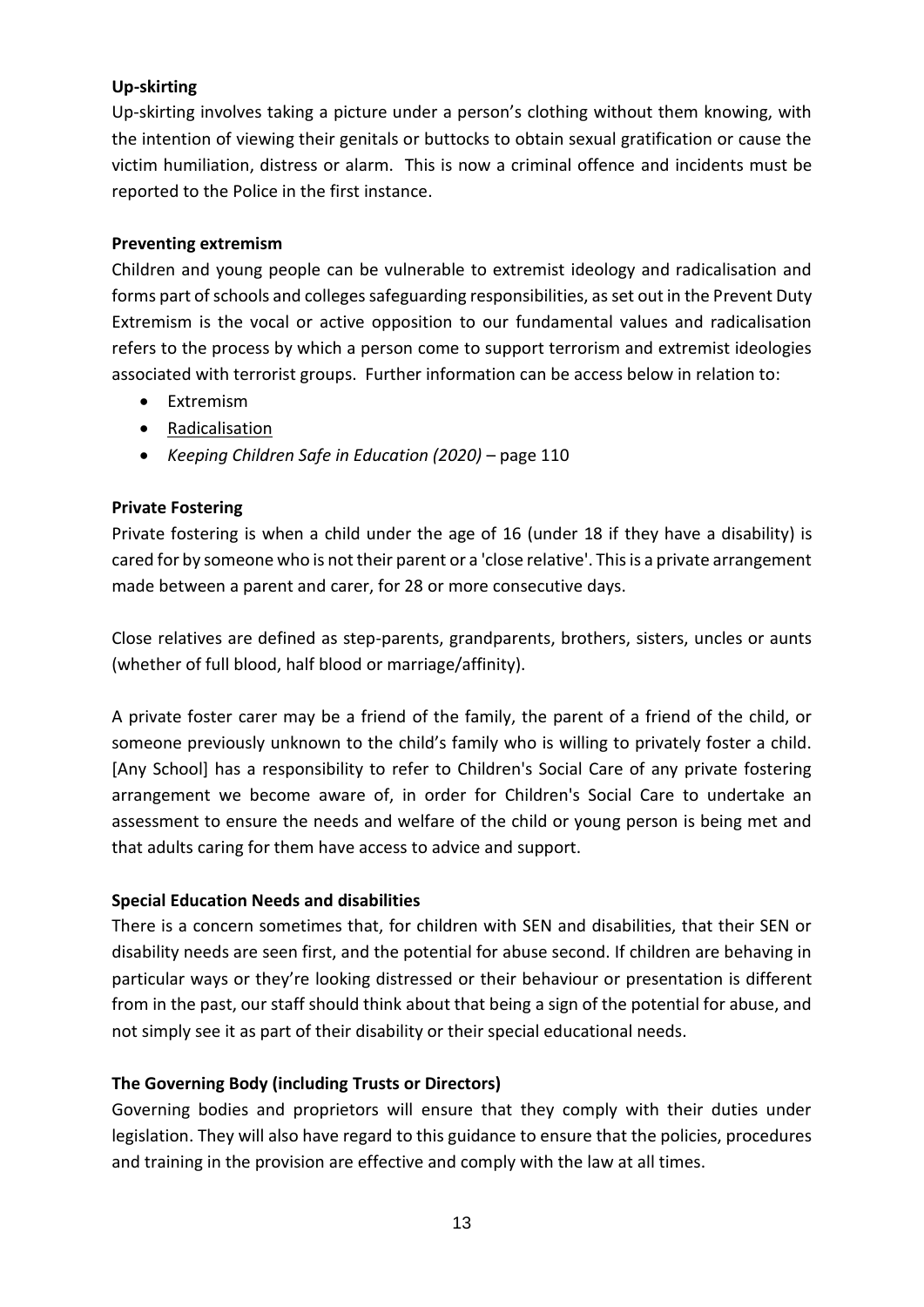The responsibilities placed on governing bodies and proprietors include:

- Contributing to ensure the provision is carrying out inter-agency working, which includes providing a coordinated offer of early help when additional needs of children are identified.
- Ensuring that an effective child protection policy is in place, together with a staff behaviour code of conduct policy and behaviour policy.
- Ensuring staff are provided with Part One and Annexe A of *Keeping Children Safe in Education (2020)* – and are aware of specific safeguarding issues.
- Ensuring that staff induction is in place with regards to child protection and safeguarding.
- Appointing an appropriate senior member of staff to act as the Designated Safeguarding Lead.
- Ensuring that all of the Designated Safeguarding Leads (including deputies) undergo formal Somerset child protection training every two years (in line with SSCP guidance) and receive regular (annual) safeguarding refreshers (for example via e-bulletins, meeting other DSLs, or taking time to read and digest safeguarding developments).
- Prioritising the welfare of children and young people and creating a culture where staff and volunteers are confident to challenge senior leaders over any safeguarding concerns.
- Ensuring that children are taught about safeguarding in an age appropriate way.
- Ensuring appropriate filters and appropriate monitoring systems are in place to safeguard children from potentially harmful and inappropriate online material
- Having a senior board level lead to take leadership responsibility for the organisation's safeguarding arrangements.
- Ensure scrutiny and effectiveness of the single central record and child protection recording is undertaken.
- Ensure safeguarding is regularly discussed and outcomes recorded at Governor meetings.
- Ensure the requirements of The Governor's Safeguarding Audit Section 175 are met and actions when needed completed in a timely way

#### <span id="page-13-0"></span>**Looked after children**

<span id="page-13-1"></span>The staff have the necessary skills and understanding to keep looked after children safe. Appropriate staff have information about a child's looked after legal status and care arrangements, including the level of authority delegated to the carer by the authority looking after the child. The designated teacher for looked after children and the DSL have details of the child's social worker and the name and contact details of the local authority's virtual head for children in care.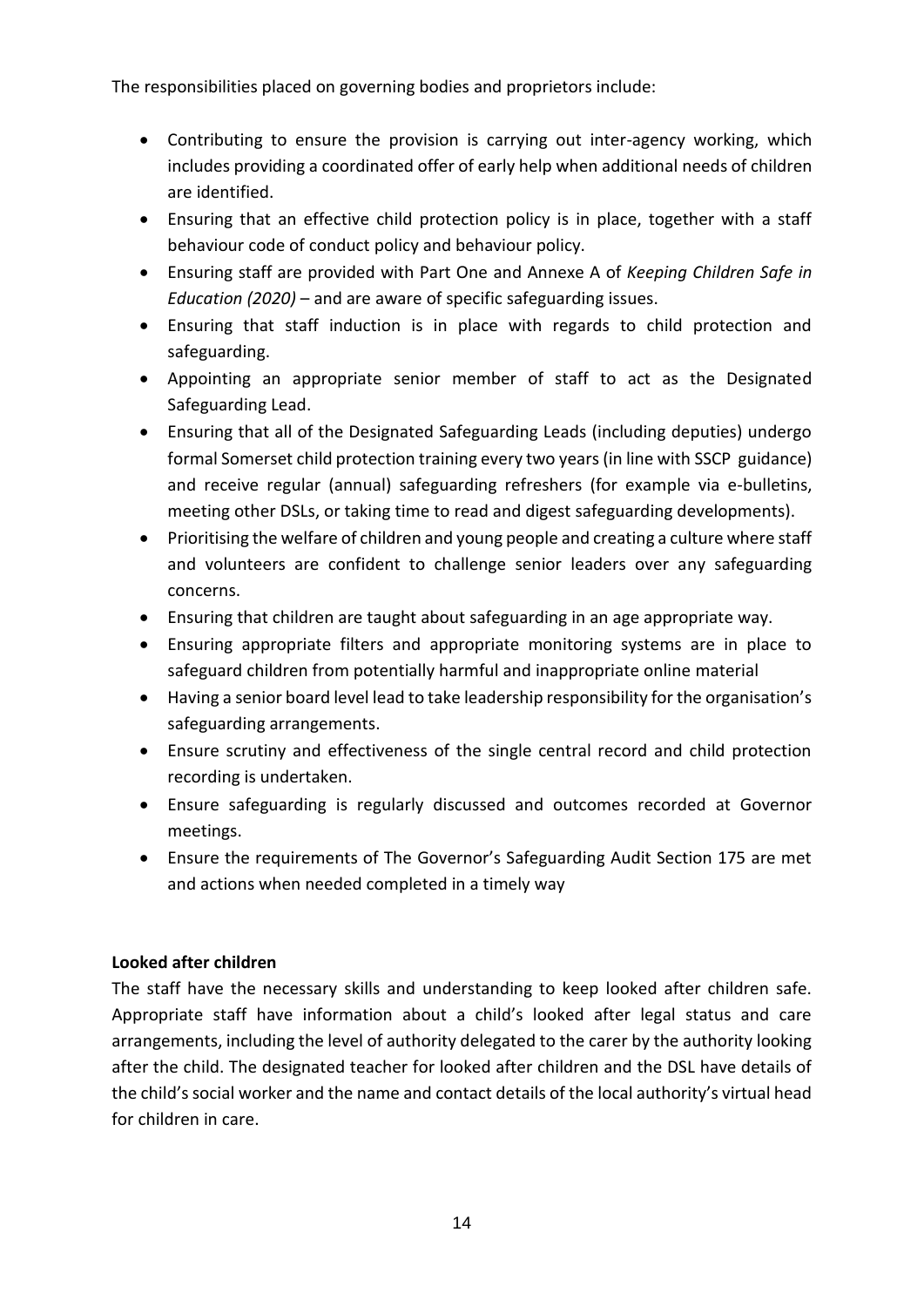#### **Honour-Based Abuse**

#### **Including: Female Genital Mutilation, Forced Marriage and Breast Ironing**

Honour-based abuse relates to incidents or crimes which have been committed to protect or defend the honour of the family or community. All forms of honour based violence (HBV) is abuse, regardless of the motivation and should be handled and escalated as such.

## **There are specific mandatory reporting duties for teachers and support staff to report to the Police where they discover (either through disclosure or visual evidence) that FGM appears to have been carried out on a girl under 18.**

#### **Additional guidance and publications**

- FGM: Mandatory reporting procedural information can be accessed [here](https://assets.publishing.service.gov.uk/government/uploads/system/uploads/attachment_data/file/573782/FGM_Mandatory_Reporting_-_procedural_information_nov16_FINAL.pdf)
- FGM Fact sheet can be access [here](https://assets.publishing.service.gov.uk/government/uploads/system/uploads/attachment_data/file/496415/6_1639_HO_SP_FGM_mandatory_reporting_Fact_sheet_Web.pdf)
- Forced Marriages: Multi- agency guidelines (2014) pages 35 and 26 pertain to schools can be accessed [here](https://assets.publishing.service.gov.uk/government/uploads/system/uploads/attachment_data/file/322307/HMG_MULTI_AGENCY_PRACTICE_GUIDELINES_v1_180614_FINAL.pdf) along with statutory guidance (2014) which can be access [here](https://assets.publishing.service.gov.uk/government/uploads/system/uploads/attachment_data/file/322310/HMG_Statutory_Guidance_publication_180614_Final.pdf)

## **Allegations of Abuse Made Against Teachers, Other Staff, Volunteers and Agency Staff or People in a Position of Trust**

Working Together to safeguard Children (March 2018) states that organisations should have in place clear policies in line with those from the Somerset Safeguarding Partnership to manage allegations against people who work with children and young people. Such policies should make a clear distinction between an allegation, a concern about the quality of care or practice or a complaint. Full details are availabl[e here](https://assets.publishing.service.gov.uk/government/uploads/system/uploads/attachment_data/file/779401/Working_Together_to_Safeguard-Children.pdf)

In addition, Keeping Children Safe in Education (September 2020) Part Four, sets how allegations may indicate that a person would pose a risk of harm if they continue to work in regular or close contact with children in their present position, or in any capacity in a school or college under the age of 18 years. Part 4 of the Keeping Children Safe in Education (September 2020) which can be accessed [here](https://assets.publishing.service.gov.uk/government/uploads/system/uploads/attachment_data/file/811513/DRAFT_Keeping_children_safe_in_education_2019.pdf)

An allegation may relate to a person who works with children who has:

- behaved in a way that has harmed a child, or may have harmed a child
- possibly committed a criminal offence against or related to a child or
- behaved towards a child or children in a way that indicates they may pose a risk of harm
- behaved or may have behaved in a way that indicates they may not be suitable to work with children

The Staff Code of Conduct agreement, Whistleblowing Policy and Parental Complaints leaflet are all available either on the school website or from the school office.

Phone Somerset Direct on **0300 123 2224** for a referral to the LADO.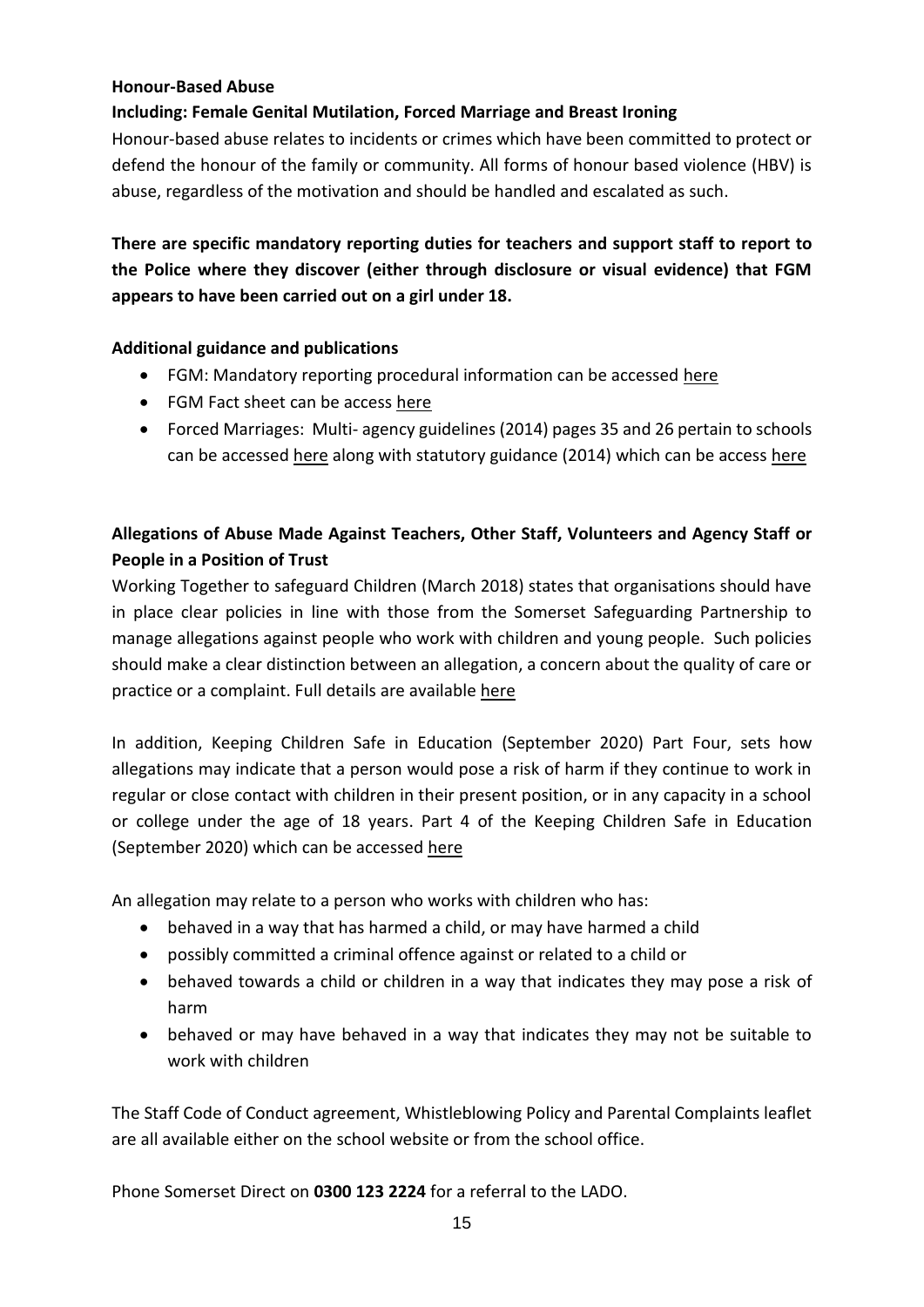#### **What staff should do if they have concerns about another staff member**

If any member of staff, volunteer or agency staff have concerns relating to an individual's conduct or behaviour, whether they be a colleague, member of the management or senior leadership team, they should refer their concerns to the designated safeguarding lead or the Headteacher.

Where concerns or allegations relate to the Headteacher, these should be referred to the chair of governors. Where further action or discussion is needed the LADO must be contacted

#### **Staff Code of Conduct**

In addition to the Safeguarding and Child Protection policy, we have a staff Code of Conduct that outlines an acceptable level of staff behaviour. During their induction training, new staff will be given and have read:

- Staff Code of Conduct (including use of social media, and the Position of Trust Offence)
- The school's Safeguarding and Child Protection policy
- Keeping Children Safe in Education (2018) (Part One and Annex A)
- The school's Behaviour Policy
- Procedures for children missing education
- Prioritising the welfare of children and young people and creating a culture where staff and volunteers are confident to challenge senior leaders over any safeguarding concerns.
- Ensuring that children are taught about safeguarding in an age appropriate way.
- Ensuring appropriate filters and appropriate monitoring systems are in place to safeguard children from potentially harmful and inappropriate online material
- Having a senior board level lead to take leadership responsibility for the organisation's safeguarding arrangements.
- Ensure scrutiny and effectiveness of the single central record and child protection recording is undertaken.
- Ensure safeguarding is regularly discussed and outcomes recorded at Governor meetings.
- Ensure the requirements of The Safeguarding Audit Section 175 are met and actions when needed completed in a timely way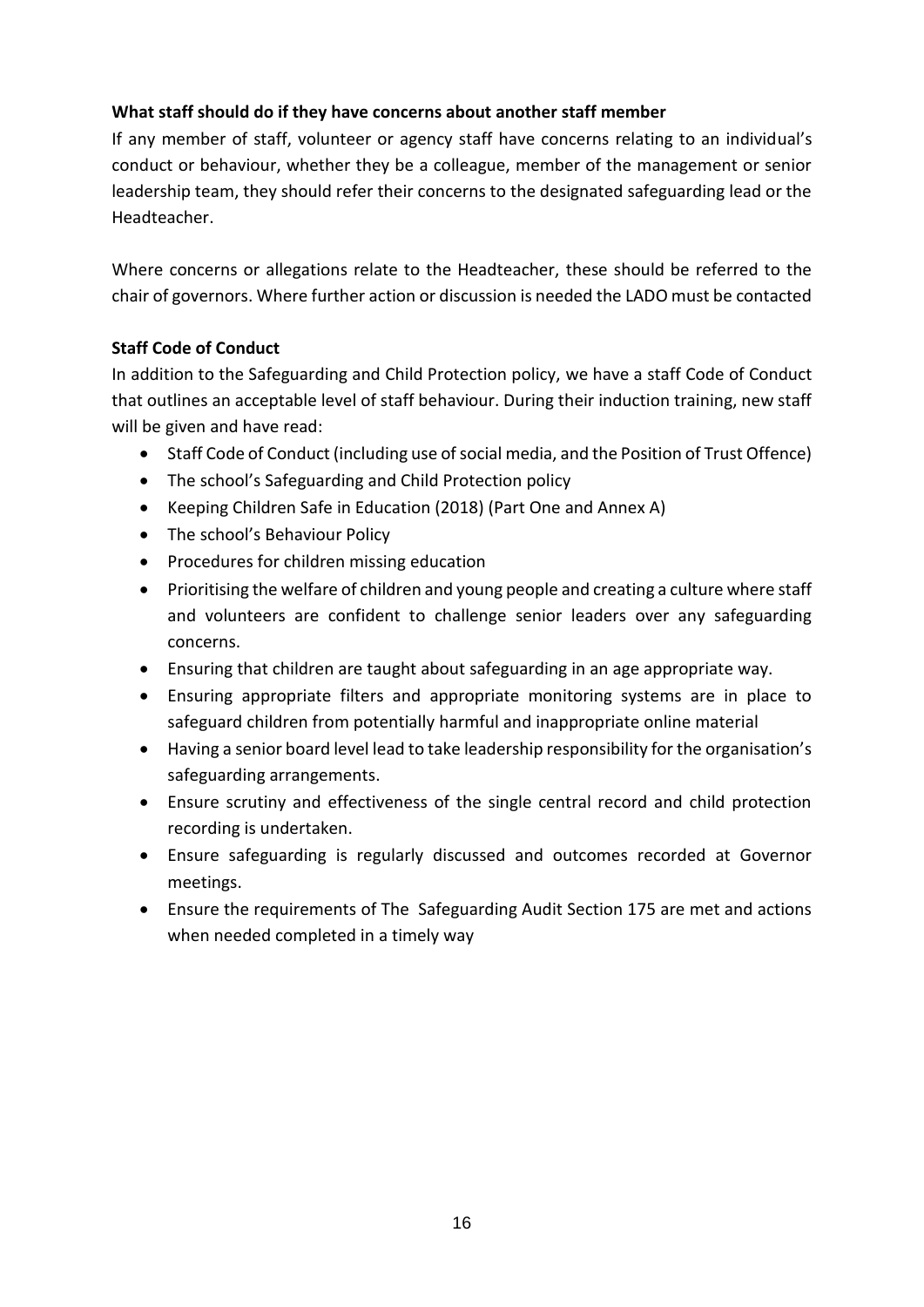

## <span id="page-16-0"></span>**Employees Safeguarding Induction**

| <b>Staff Member:</b>         |  |
|------------------------------|--|
| <b>Name and Role:</b>        |  |
|                              |  |
| <b>Date of Commencement:</b> |  |
| Inductor:                    |  |
| <b>Name and Role</b>         |  |
| <b>Date of Induction:</b>    |  |
|                              |  |
| <b>Signed by Inductee:</b>   |  |
|                              |  |
| <b>Signed by Inductor:</b>   |  |
|                              |  |

#### **Notes of guidance – to be removed when adopted by the School**

**Keeping Children Safe in Education (2020) states: ALL staff should be aware of systems within their school or college which supports safeguarding, and these should be explained to them as part of staff induction. This should include the:**

- **Safeguarding (Child Protection) policy**
- **Behaviour policy**
- **Staff behaviour policy (code of conduct)**
- **Safeguarding response to child who go missing from education and**
- **The role of the designated safeguarding lead (including the identity of the DSL and Deputy)**

#### **Agenda**

Welcome to Vallis First School

Outline of the induction meeting

- Vallis First School Vision and Ethos
- What is Safeguarding (Child Protection)
- What safeguarding means for children or young people at Vallis First School
- Voice and influence
- Action to be taken if you have a concern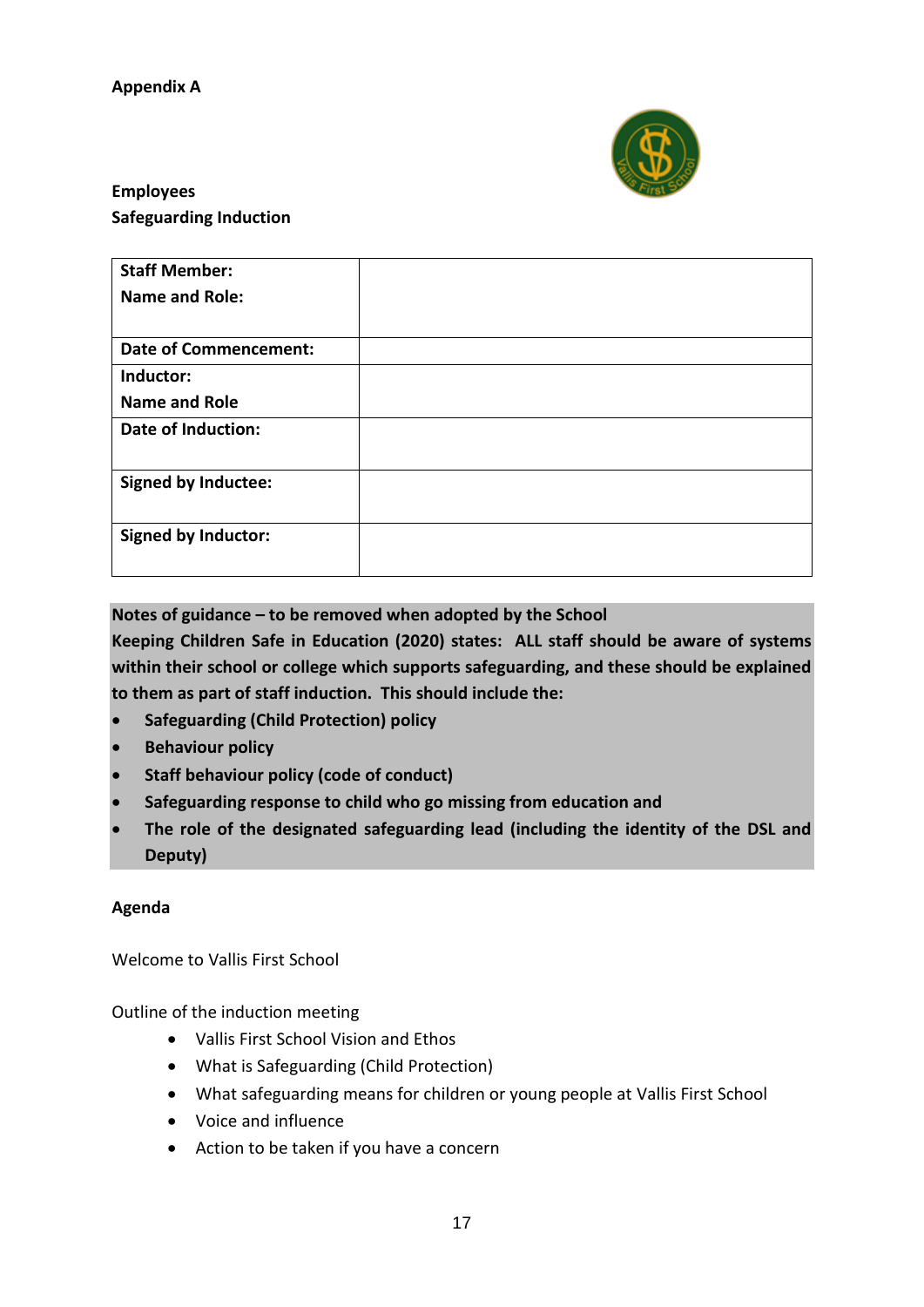#### **Vallis First School Vision and Ethos**

The Curriculum we offer to children at Vallis First School is intended to develop the whole child; socially, emotionally, physically, spiritually and intellectually and to provide the basic skills needed for life and work. We aim to develop enquiring minds and a spirit of curiosity and the skills to work independently and as a team. In particular the curriculum seeks:

- to help pupils gain respect for moral and religious values as well as developing an acceptance and understanding of other races, religions and ways of life.
- to encourage the children to widen their use of language, both written and spoken.
- to help pupils to develop their mathematical skills and to apply those effectively.
- to develop an interest in science, technology and the natural world.
- to encourage children to express themselves through music, drama, a variety of arts and crafts and develop the necessary skills in these areas.
- to impart to children an understanding of history and geography and of the environment in which they live.
- to help children develop physical co-ordination and confidence.
- to teach children a sense of responsibility for themselves and their community, our nation, the environment and value and respect for each other.
- to encourage children's awareness of how to value and care for themselves and live a healthy lifestyle.

#### **What is Safeguarding (Child Protection)**

Safeguarding is an overarching term used to ensure that the welfare of children and young people is paramount, and they are protected from abuse and neglect. **We all have a statutory duty to safeguard and promote the welfare of children.** This means protecting children and young people from abuse and neglect; preventing impairment of health or development; ensuring they are growing up in circumstances consistent with the provision of safe and effective care and taking action to enable all children and young people to have the best life chances.

Every member of staff, irrespective of their role in the organisation, has a responsibility to keep children or young people safe and to take appropriate action whenever they hear, observe or are told information that could impact on their welfare and safety.

Child protection is the statutory threshold for intervention in family life whereby a child or young person is suffering or at risk of significant harm. As an organisation Vallis First School has a number of statutory responsibilities that must be fulfilled which are set out in legislation and statutory guidance.

You have been issued with Part 1 of **Keeping Children Safe in Education (September 2020 and Annex A)** and you will have been asked to read the document ahead of today's induction. Have you had an opportunity to do so? Do you have any questions?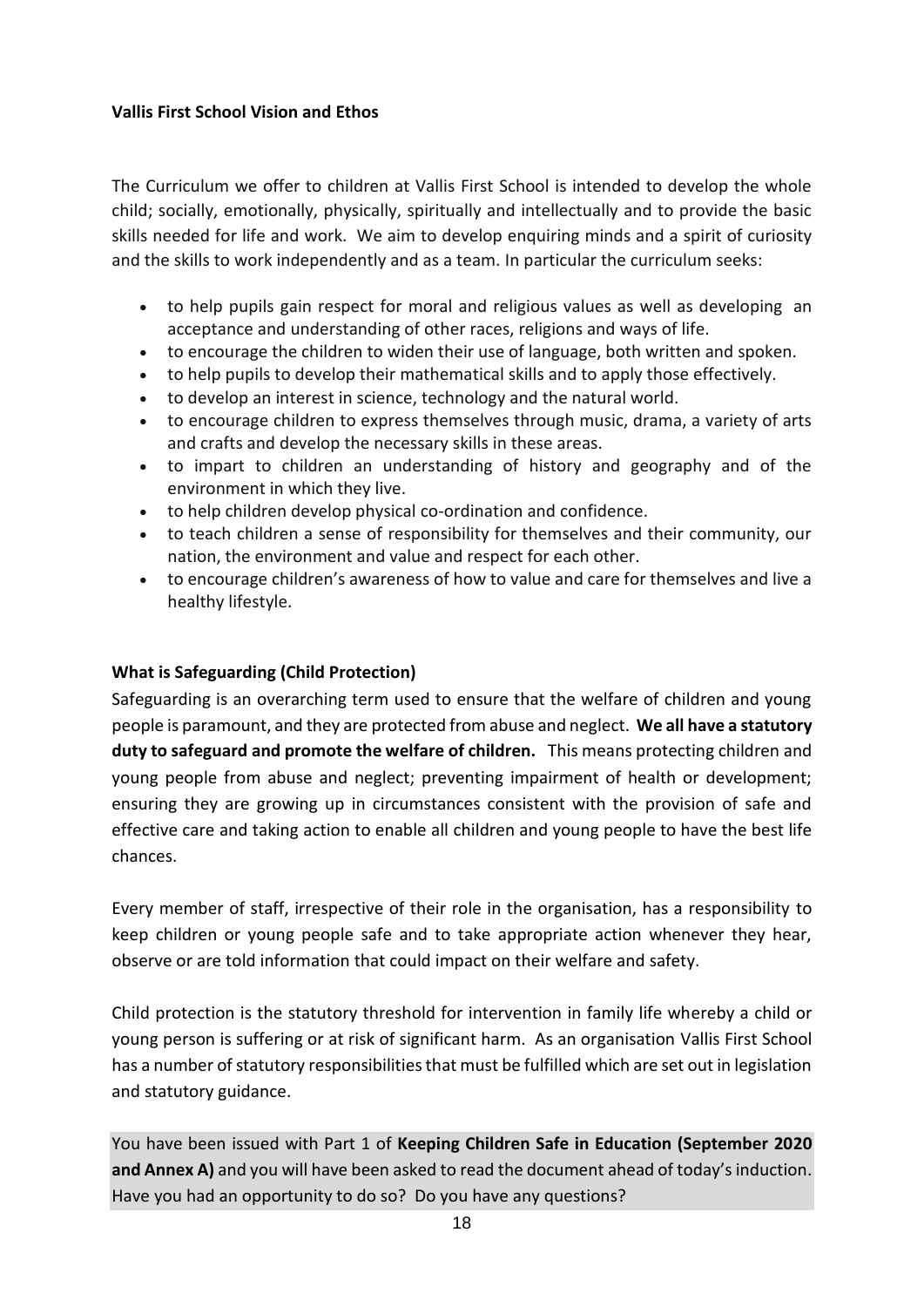#### **What Safeguarding means for children or young people at Vallis First School**

At Vallis First School we expect our staff to exercise high standards of behaviour and provide high quality professional support to our children. It is therefore important that we all understand that the nature of our work and the responsibilities related to it, which places us in unique position of trust. During the course of your induction you will have the opportunity to access a range of training that will provide you with the knowledge and skills you need to do your job. In addition, you will be required to read a number of different policies and procedures that will provide you with contextual information and guidance.

All staff, irrespective of their role in the organisation, have a responsibly to ensure that illegal, unsafe, unprofessional or irresponsible behaviour exhibited by staff is challenged and reported. It is always difficult to raise concerns about a colleagues' behaviour, but you must discuss any concerns with the designated or deputy safeguarding lead.

If you do not feel you can raise concerns within the organisation then you can access the NSPCC Whistleblowing helpline on 0800 028 0285 between 8 a.m. and 8 p.m. or email [help@nspcc.org.uk](mailto:help@nspcc.org.uk) 

You must familiarise yourself with the following polices which are available on the Safeguarding Notice Board (Staff Room) and on the School Website:

- 1. **Guidance on safer working practice for those working with children and young people in education settings (April 2020)** Vallis First School has adopted this as our staff code of conduct which is available in the staff room on the safeguarding notice board
- 2. **What to do if you're worried a child is being abused (DfE March 2015)** advice for practitioners
- 3. **Vallis First School Safeguarding (Child Protection) Policy and Procedures** can be accessed in the staff room and on the school website.
- 4. **Vallis First School Behaviour policy** and
- 5. **Children Missing Education procedures**

#### **Voice and influence**

When working with children and young people communication is crucial, especially in relation to safeguarding. Communication is a two-way process and doesn't just relate to a child's ability to communicate via speech therefore, we need to approach communication in its broadest terms, considering body language, gestures, behaviour and presentation. We must also support our children to make positive choices.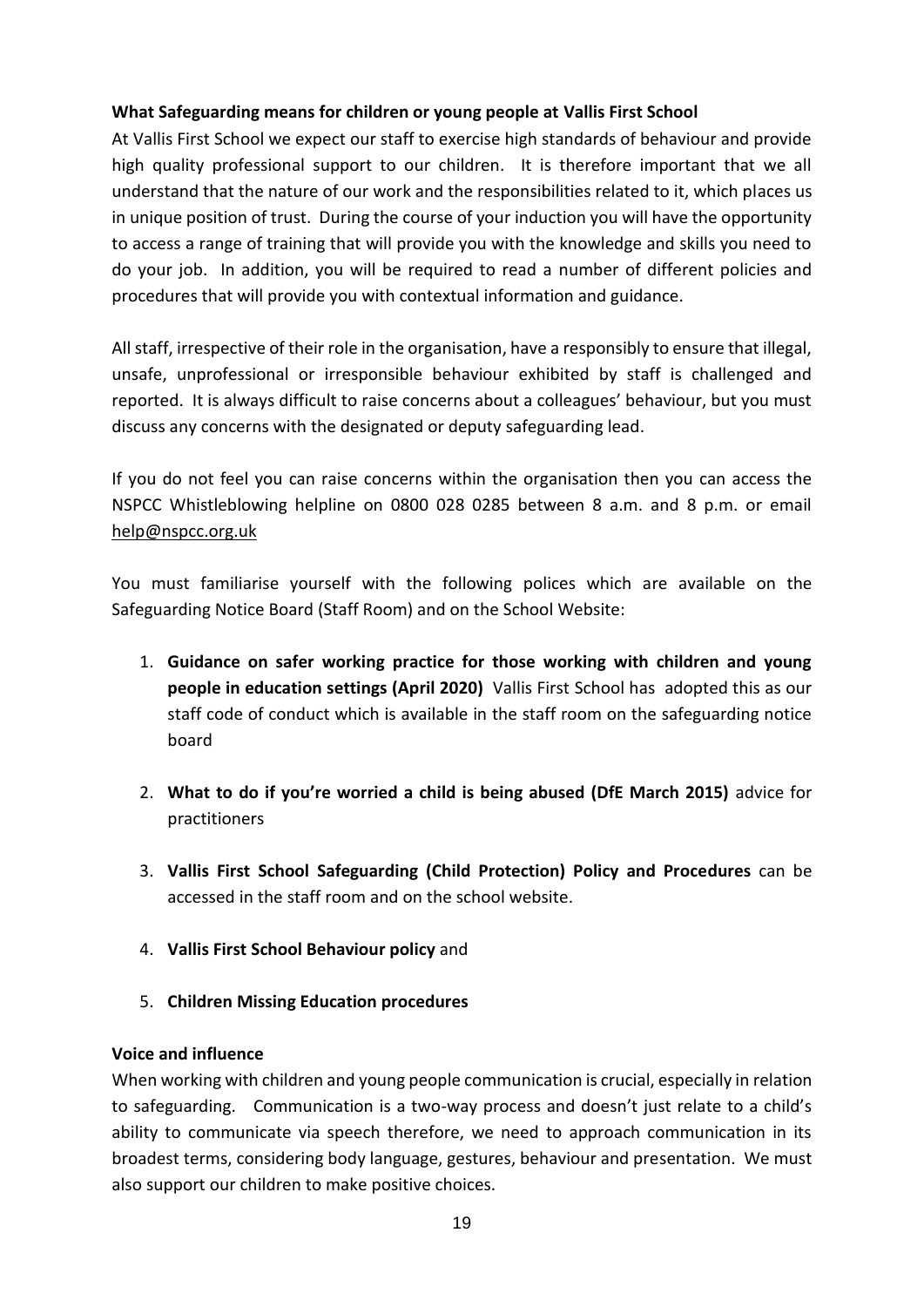## **Action to be taken if you have a concern about the welfare of a pupil or the conduction/actions of a member of staff or visitor to Vallis First School**

You should discuss your concerns, observations or any information that may impact on the welfare of a child with a designated or deputy safeguarding lead. The flowchart overleaf has been developed to offer you guidance on what you should do. It is **not intended to cover all eventualities, but it aims to provide a framework for action.**

What is important is that you take action and raise your concerns, the designated or deputy safeguarding lead may hold other relevant information, but your information may be new and important - the final part of the information jigsaw.

Updated September 2020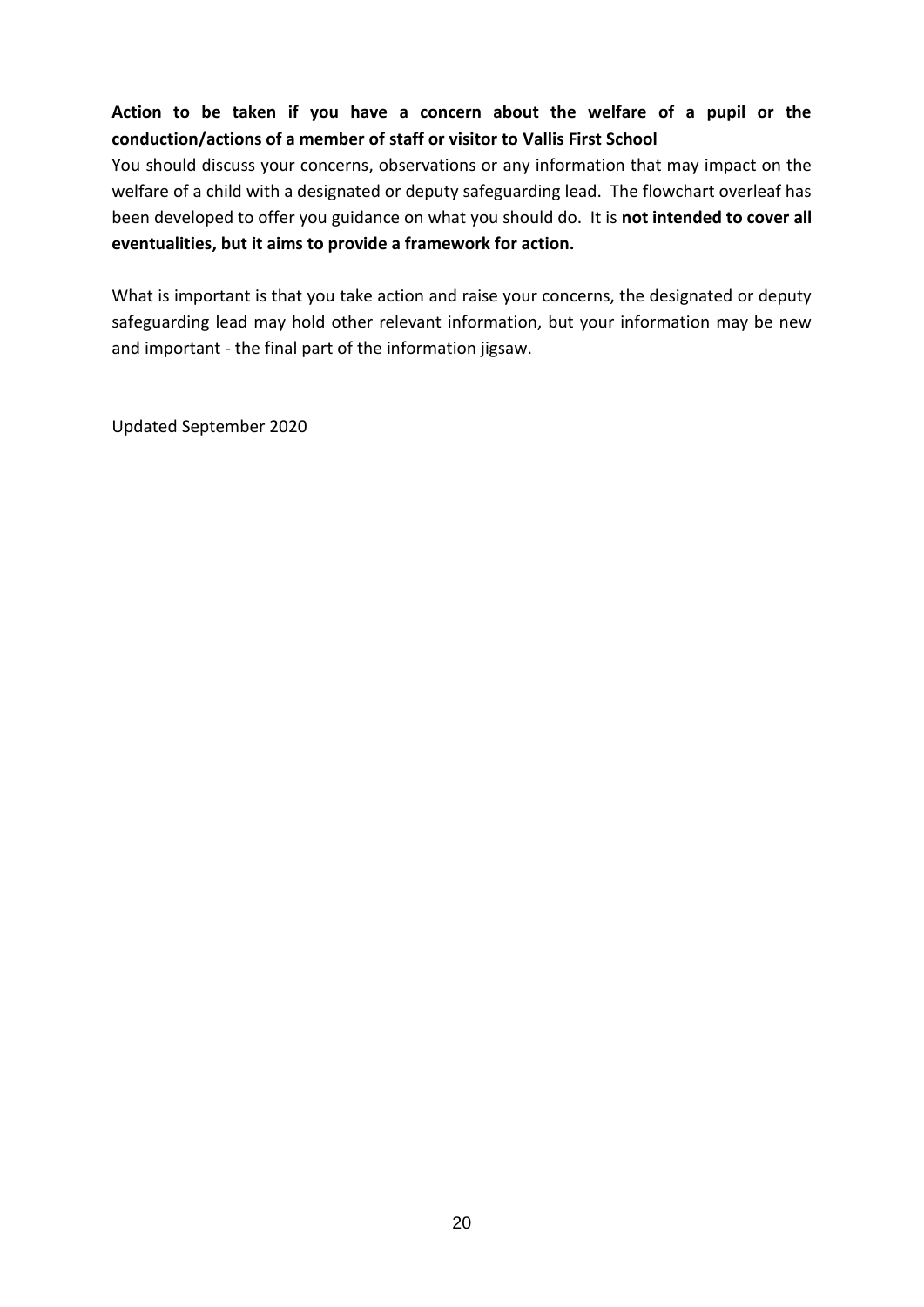#### <span id="page-20-0"></span>**Appendix B**

Date of issue July 2020

**If you have any concerns about the conduct of a colleague or staff member, you are obliged to report them appropriately.** 

You can do this by contacting the Local Area Designated Officer on 0300 123 2224. You will be able to hold an advisory conversation in order to clarify the best course of action, given the concerns that you have.

You can also seek support and advice from the National Society for the Prevention of Cruelty to Children (NSPCC), as outlined below:

# **Contact the Whistleblowing Advice Line** Call 0800 028 0285 Email help@nspcc.org.uk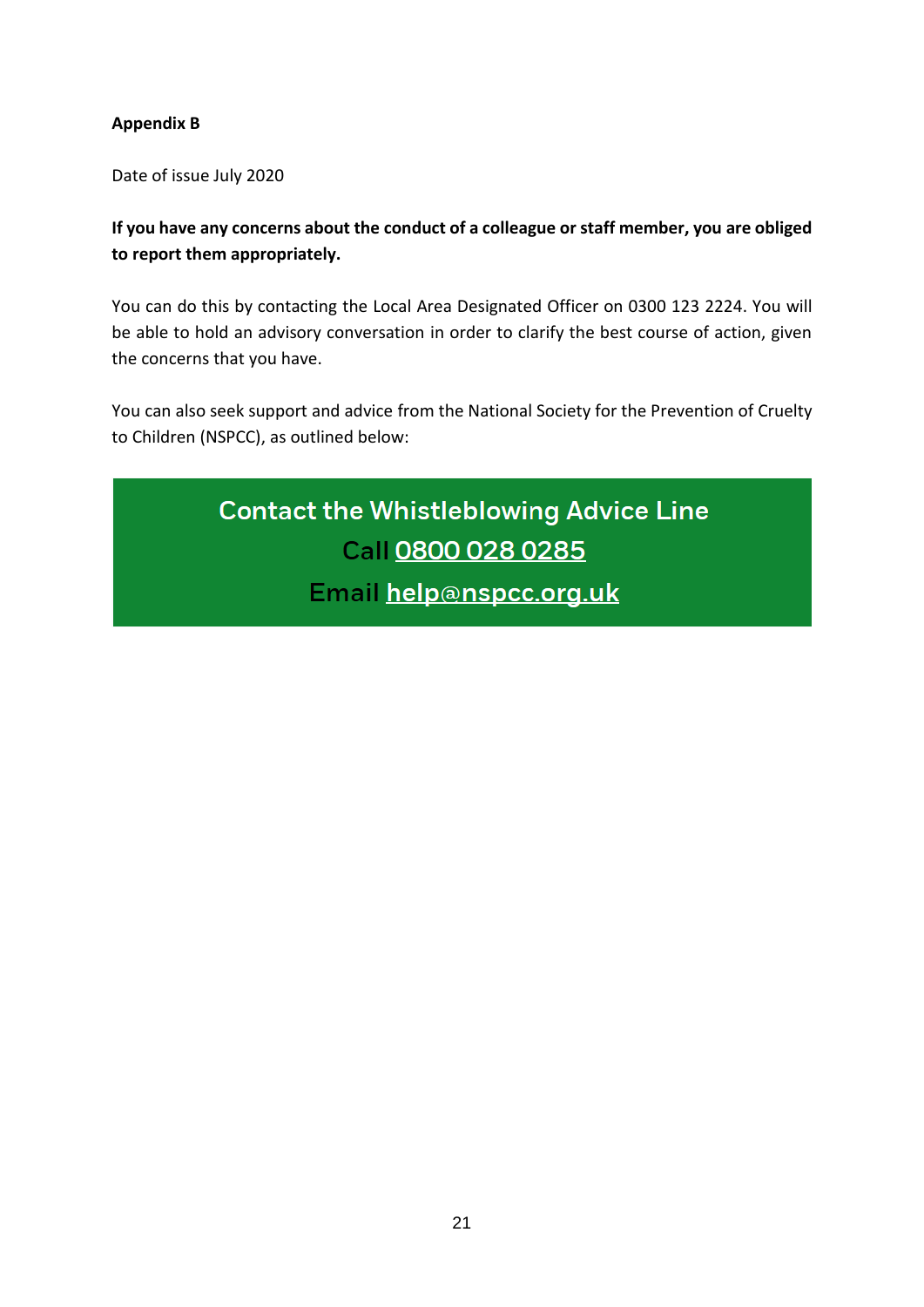**Appendix C General Information and Advice**



#### **Action to be taken where there are concerns about the welfare of a child or young person or the conduct/actions of Staff or Visitors**



person. The welfare of the child is paramount**.** 



Always act in the best interests of the child or young  $\vert \leq$  **Always maintain an attitude of 'it could happen here'** 

<span id="page-21-0"></span>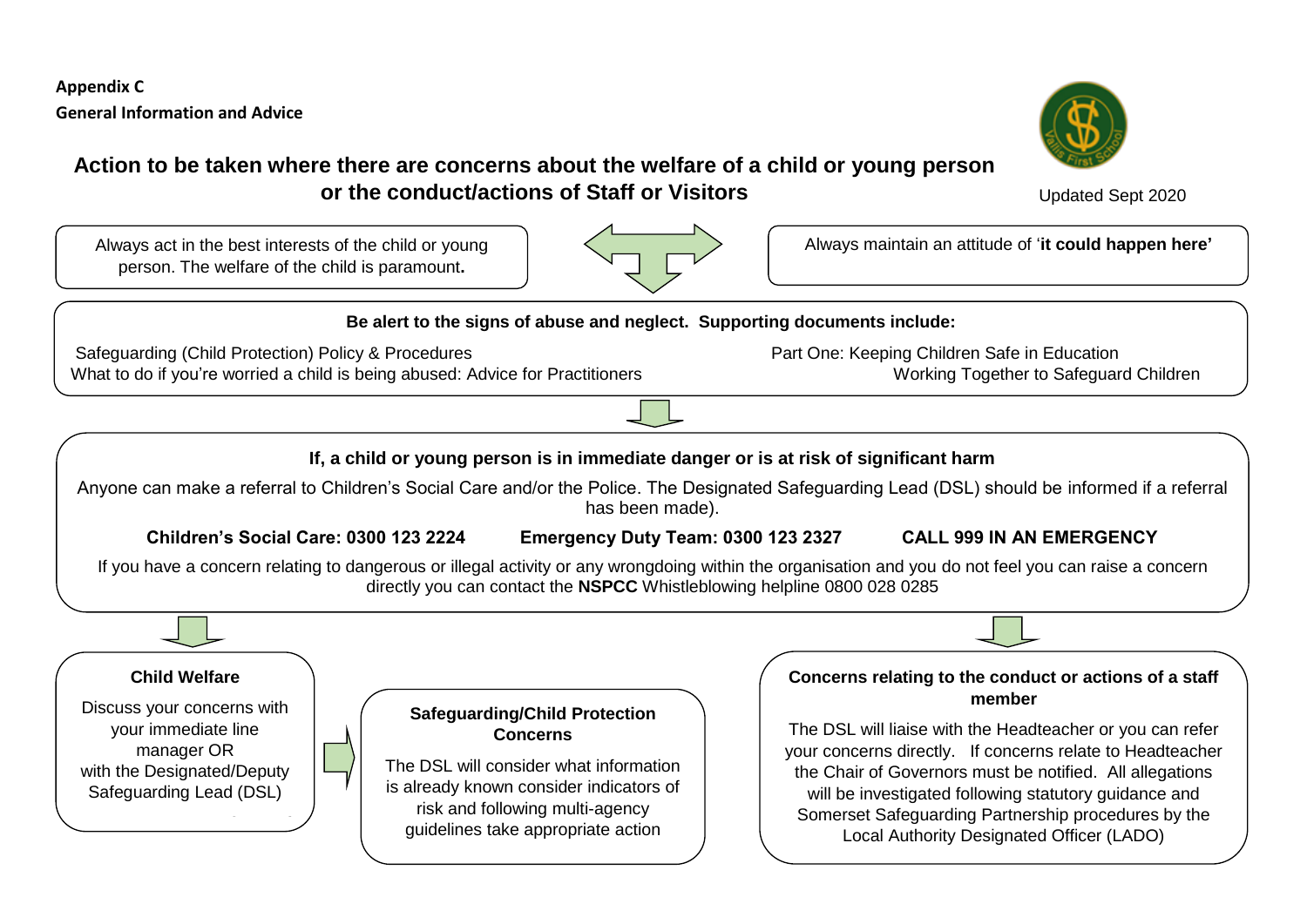#### <span id="page-22-0"></span>**Appendix D**

#### **Early Years Provision.**

#### **Working Together 2018 states**

 Early years providers have a duty under section 40 of the Childcare Act 2006 to comply with the Safeguarding and Welfare Requirements of the Early Years Foundation Stage.

#### **Keeping Children Safe in Education 2018 states**

 The Early Years Foundation Stage Framework (EYFS) is mandatory for all early years providers. It applies to all schools that provide early years provision including maintained nursery schools.

#### **The Early Years Foundation Stage states**

- Schools are not required to have separate policies to cover EYFS requirements provided the requirements are already met through an existing policy. Where providers other than childminders are required to have policies and procedures as specified below, these policies and procedures should be recorded in writing.
- Providers must be alert to any issues of concern in the child's life at home or elsewhere. Providers must have and implement a policy, and procedures, to safeguard children. These should be in line with the guidance and procedures of the relevant Local Safeguarding Children Board (LSCB). The safeguarding policy and procedures must include an explanation of the action to be taken when there are safeguarding concerns about a child and in the event of an allegation being made against a member of staff and cover the use of mobile phones and cameras in the setting.

Early Years Providers must be complaint with the Safeguarding and Welfare Requirements Below is the link to the EYFS <https://www.gov.uk/government/publications/early-years-foundation-stage-framework--2>

- As an appendix to this policy, we ensure that we are compliant with all the Safeguarding and Welfare Requirements of the Early Years Foundation Stage 2017.
- We have a mobile phone and camera policy in place within the provision that details the procedure for use of these devices. This covers the use of mobile phones and cameras in the setting and on visits and includes the settings procedures with regards to mobile phones and cameras for all staff, volunteers and visitors.